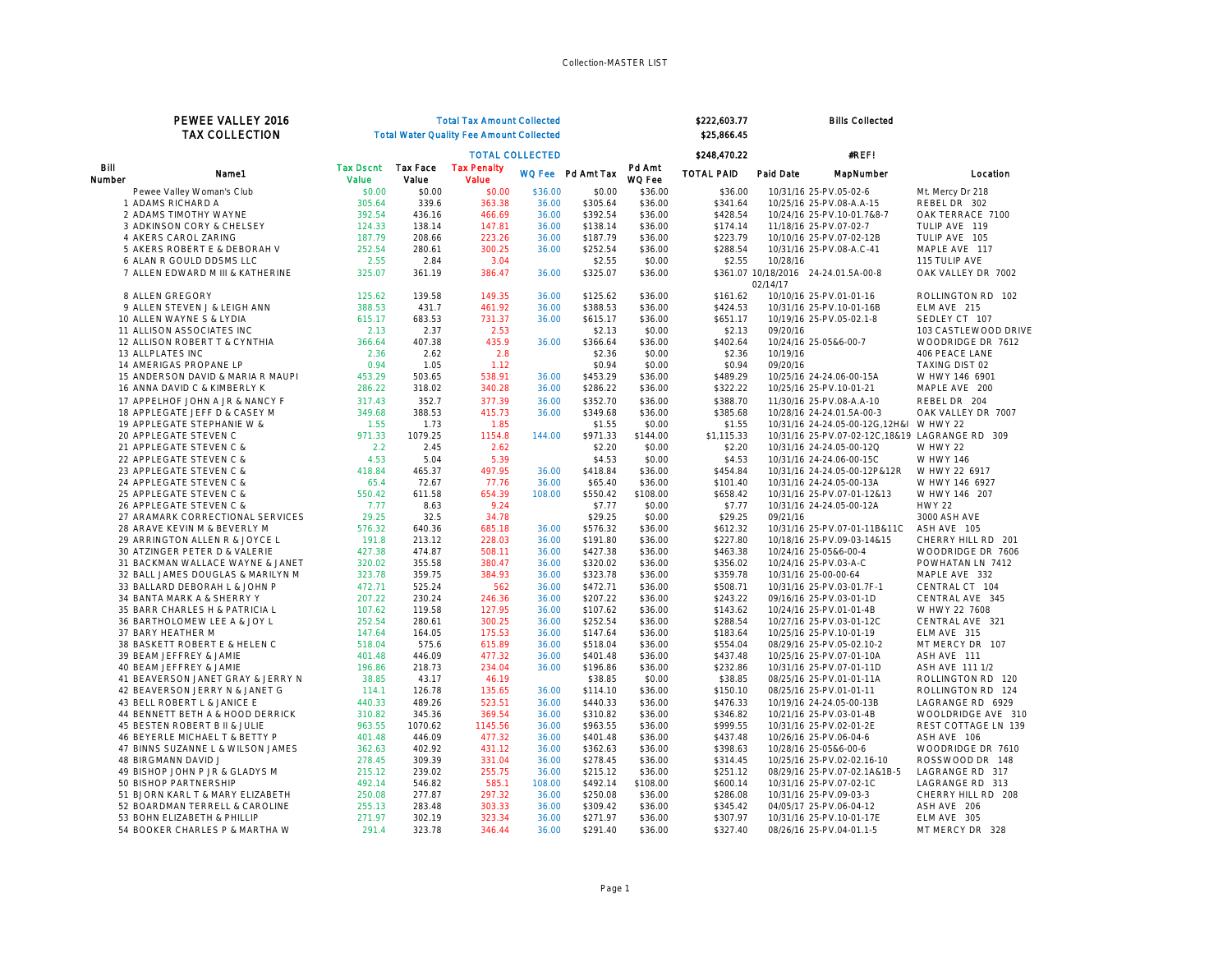| 55 BOOKER CHARLES P & MARTHA W     | 129.51         | 143.9   | 153.97         |        | \$129.51   | \$0.00           | \$129.51   | 08/26/16 25-PV.04-02-1A                               | PEACE LN 401                                 |
|------------------------------------|----------------|---------|----------------|--------|------------|------------------|------------|-------------------------------------------------------|----------------------------------------------|
| 56 BORDERS ROBERT B & EVA I        | 224.18         | 249.09  | 266.53         | 36.00  | \$244.18   | \$36.00          | \$280.18   | 10/28/16 25-PV.06-04.4-10                             | DOGWOOD LN 108                               |
| 57 BOTTORFF RUTH E & BITELY SHERY  | 663.74         | 737.49  | 789.11         | 36.00  | \$663.74   | \$36.00          | \$699.74   | 10/31/16 25-PV.10-01.7&8-4                            | OAK TERRACE 7107                             |
| 58 BOWEN LONNIE E & BEVERLY D      | 444.35         | 493.72  | 528.28         | 36.00  | \$444.35   | \$36.00          | \$480.35   | 10/31/16 25-05&6-00-14                                | WOODRIDGE DR 7615                            |
| 59 BOWMAR JOHN E & AMY G           | 246.07         | 273.41  | 292.55         | 36.00  | \$246.07   | \$36.00          | \$282.07   | 09/21/16 25-PV.03-01-8                                | CENTRAL AVE 311                              |
| 60 BRADSHAW MICHAEL & JANELLE M    | 365.87         | 406.52  | 434.97         | 36.00  | \$365.87   | \$36.00          | \$401.87   | 10/25/16 25-PV.08-A.E-57                              | REBEL DR 415                                 |
| 61 BRATTON PERRY & PAMELA          | 442.92         | 492.14  | 526.59         | 36.00  | \$442.92   | \$36.00          | \$478.92   | 10/24/16 24-24.06.16A-00-8                            | SHADOWOOD LN 7302                            |
| 62 BRENDA G ALLISON REVOCABLE      | 77.71          | 86.34   | 92.38          |        | \$77.71    | \$0.00           | \$77.71    | 10/27/16 25-PV.05-01-1                                | MT MERCY DR 100                              |
| 63 BRENDA G ALLISON REVOCABLE      | 282.46         | 313.85  | 335.82         | 36.00  | \$282.46   | \$36.00          | \$318.46   | 10/27/16 25-PV.05-01.2-4                              | CASTLEWOOD DR 103                            |
| 64 BRESLIN AMANDA                  | 641.07         | 712.31  | 762.17         | 36.00  | \$641.07   | \$36.00          | \$677.07   | 10/26/16 25-PV.10-01-8A                               | MAPLE AVE 320                                |
| 65 BREWER DAVID E                  | 1521.74        | 1690.83 | 1809.18        | 36.00  | \$1,521.74 | \$36.00          | \$1,557.74 | 10/10/16 25-PV.05-01.2-3                              | HOUSTON LN 8227                              |
| 66 BREWER ROBIN M                  | 848.29         | 942.55  | 1008.52        | 36.00  | \$848.29   | \$36.00          | \$884.29   | 10/24/16 25-PV.02-02-10A                              | CENTRAL AVE 334                              |
| 67 BREWER WILLIAM JR & JANET J     | 191.8          | 213.12  | 228.03         | 36.00  | \$191.80   | \$36.00          | \$227.80   | 09/21/16 25-PV.09-02-2&3                              | OLD FLOYDSBURG RD 6507                       |
| 68 BRIZENDINE-ORNSTEIN JANA &      | 891.16         | 990.18  | 1059.49        | 36.00  | \$891.00   | \$36.00          | \$927.00   | 09/20/16 25-PV.05-02-2                                | CENTRAL AVE 114                              |
| 69 BROWN DANIEL & JACQUELINE L     | 226.64         | 251.83  | 269.45         | 36.00  | \$226.64   | \$36.00          | \$262.64   | 10/28/16 25-PV.02-02-17C                              | PEACE LN 110                                 |
| 70 BROWN DANNY                     | 220.17         | 244.63  | 261.75         | 36.00  | \$220.17   | \$36.00          | \$256.17   | 12/12/16 25-PV.01-01-2                                | W HWY 22 7700                                |
| 71 BROWN ERIC                      | 308.23         | 342.48  | 366.46         | 36.00  | \$308.23   | \$36.00          | \$344.23   | 10/25/16 25-PV.11-01-1B                               | ASH AVE 304                                  |
| 72 BRUNTON DEAN S & WENDY          | 401.48         | 446.09  | 477.32         | 36.00  | \$401.48   | \$36.00          | \$437.48   | 10/26/16 25-PV.11-01-1A                               | ASH AVE 310                                  |
| 73 BURCH GERALD D & YVONNE         | 243.61         | 270.68  | 289.62         | 36.00  | \$243.61   | \$36.00          | \$279.61   | 10/25/16 25-PV.05-01.2-6                              | CASTLEWOOD DR 101                            |
| 74 BUSCHMAN JEFFRY T & RACHAEL T   | 569.84         | 633.16  | 677.48         | 36.00  | \$569.84   | \$36.00          | \$605.84   | 10/31/16 25-02A-02-10                                 | BENTBROOK PL 8105                            |
| 75 CAIN CHARLES H III              | 194.27         | 215.85  | 230.96         | 36.00  | \$194.27   | \$36.00          | \$230.27   | 10/10/16 25-PV.09-01-20                               | CHERRY LN 404                                |
| 76 CAIN DANIEL L & JOELLA A        | 343.2          | 381.34  | 408.03         | 36.00  | \$343.20   | \$36.00          | \$379.20   | 10/10/16 25-PV.03-A-B                                 | POWHATAN LN 7408                             |
| 77 CAIN, DANIEL L                  | 0.1            | 0.12    | 0.12           |        |            |                  | \$0.00     |                                                       | 7408 POWHATAN LANE                           |
| 78 CARMOUCHIE MICHAEL P & SUE W    | 297.87         | 330.97  | 354.14         | 36.00  | \$297.87   | \$36.00          | \$333.87   | 10/31/16 25-PV.10-01-16                               | ELM AVE 217                                  |
| 79 CARPENTER KATHERINE ROGERS &    | 395.01         | 438.9   | 469.62         | 36.00  | \$395.01   | \$36.00          | \$431.01   | 10/26/16 25-PV.04-03-3B                               | WOOLDRIDGE AVE 311                           |
| 80 CASSELL MARGARET B              | 297.87         | 330.97  | 354.14         | 36.00  | \$297.87   | \$36.00          | \$333.87   | 10/25/16 25-PV.08-01-3                                | LAGRANGE RD 515                              |
| 81 CASSELL MARGARET B              | 275.99         | 306.65  | 328.12         | 36.00  | \$275.99   | \$36.00          | \$311.99   | 10/25/16 25-PV.08-01-4                                | <b>HWY 146</b>                               |
| 82 CAUDILL FAMILY TRUST UNDER AGR  | 103.61         | 115.12  | 123.18         |        | \$103.61   | \$0.00           | \$103.61   | 10/24/16 25-PV.04-01.1-1B                             | MUIRS LN                                     |
| 83 CAUDILL FAMILY TRUST UNDER AGR  | 567.38         | 630.43  | 674.56         | 36.00  | \$567.38   | \$36.00          | \$603.38   | 10/24/16 25-PV.04-01.1-3&4                            | MUIRS LN 104                                 |
| 84 CAYE KEITH                      | 90.7           | 100.87  | 107.93         | 36.00  | \$90.70    | \$36.00          | \$126.70   | 10/26/16 25-PV.02-02-7                                | ROLLINGTON RD 135                            |
| 85 CCBCC OPERATIONS, LLC           | 19.35          | 21.5    | 23.01          |        | \$19.35    | \$0.00           | \$19.35    | 09/16/16                                              | TAXING DISTRICT 02 PEWEE                     |
| 86 CECIL ANN M                     | 229.23         | 254.7   | 272.53         | 36.00  | \$229.23   | \$36.00          | \$265.23   | 08/26/16 25-PV.08-01-12&13                            | LOCUST LN 7506                               |
| 87 CHAMBERS WILLARD L & ARLENE     | 152.95         | 169.95  | 181.84         | 36.00  | \$152.95   | \$36.00          | \$188.95   | 08/25/16 25-PV.02-02-1A                               | ROLLINGTON RD 117                            |
| 88 CHAPMAN JANETTE B               | 444.35         | 493.72  | 528.28         | 36.00  | \$444.35   | \$36.00          | \$480.35   | 10/28/16 25-05&6-00-16                                | WOODRIDGE DR 7611                            |
| 89 CHARLAND FAMILY TRUST           | 366.64         | 407.38  | 435.9          | 36.00  | \$366.64   | \$36.00          | \$402.64   | 10/19/16 25-05&6-00-1                                 | WOODRIDGE DR 7600                            |
| 90 CHARLES THEDGES & PHYLLIS SH    | 308.36         | 342.63  | 366.61         | 36.00  | \$308.36   | \$36.00          | \$344.36   | 10/28/16 25-PV.11-02&3-2                              | STONEY CREEK CT 110                          |
| 91 CHAUDOIN VIRGINIA H             | 200.74         | 223.05  | 238.66         | 36.00  | \$200.74   | \$36.00          | \$236.74   | 09/01/16 25-PV.07-02-6                                | TULIP AVE 121                                |
| 92 CHAUDOIN VIRGINIA H             | 323.78         | 359.75  | 384.93         | 36.00  | \$323.78   | \$36.00          | \$359.78   | 09/01/16 25-PV.07-02-5                                | TULIP AVE 123                                |
| 93 CHERRY GROVE                    | 38.85          | 43.17   | 46.19          |        | \$43.17    | \$0.00           | \$43.17    | 11/18/16 24-24.12-31-8                                | CHERRY GROVE LN 7014                         |
| 94 CHERRY GROVE                    | 38.85          | 43.17   | 46.19          |        | \$38.85    | \$0.00           | \$38.85    | 10/10/16 24-24-12-31-15                               | CHERRY GROVE LN 7007                         |
| 95 CHERRY GROVE                    | 38.85          | 43.17   | 46.19          |        | \$43.17    | \$0.00           | \$43.17    |                                                       |                                              |
|                                    |                | 43.17   |                |        | \$38.85    |                  | \$38.85    | 11/18/16 24-24-12-31-17                               | CHERRY GROVE LN 7003                         |
| 96 CHERRY GROVE                    | 38.85          | 43.17   | 46.19<br>46.19 |        | \$43.17    | \$0.00<br>\$0.00 | \$43.17    | 10/31/16 24-24-12-31-13                               | CHERRY GROVE LN 7011                         |
| 97 CHERRY GROVE<br>98 CHERRY GROVE | 38.85<br>38.85 | 43.17   | 46.19          |        | \$43.17    | \$0.00           | \$43.17    | 11/18/16 24-24-12-31-12                               | CHERRY GROVE LN 7013<br>CHERRY GROVE LN 7015 |
|                                    |                | 57.56   |                |        | \$51.80    |                  | \$51.80    | 11/18/16 24-24.15-31-11                               |                                              |
| 99 CHERRY GROVE                    | 51.8           | 43.17   | 61.59          |        | \$43.17    | \$0.00           | \$43.17    | 10/31/16 24-24.12-31-9                                | CHERRY GROVE LN 7016                         |
| 100 CHERRY GROVE                   | 38.85          |         | 46.19          |        |            | \$0.00           |            | 11/18/16 24-24.12-31-1                                | CHERRY GROVE 7000                            |
| 101 CHERRY GROVE                   | 38.85          | 43.17   | 46.19          |        | \$38.85    | \$0.00           | \$38.85    | 10/31/16 24-24.12-31-14                               | CHERY GROVE LN 7009                          |
| 102 CHERRY GROVE                   | 38.85          | 43.17   | 46.19          |        | \$43.17    | \$0.00           | \$43.17    | 11/18/16 24-24-12-31-16                               | CHERRY GROVE LN 7005                         |
| 103 CHERRY GROVE                   | 38.85          | 43.17   | 46.19          |        | \$43.17    | \$0.00           | \$43.17    | 11/18/16 24-24.12-31-7                                | CHERRY GROVE LN 7012                         |
| 104 CHERRY GROVE                   | 38.85          | 43.17   | 46.19          |        | \$38.85    | \$0.00           | \$38.85    | 10/31/16 24-24.12-31-4                                | CHERRY GROVE LN 7006                         |
| 105 CHERRY GROVE                   | 38.85          | 43.17   | 46.19          |        | \$38.85    | \$0.00           | \$38.85    | 10/31/16 24-24.12-31-3                                | CHERRY GROVE LN 7004                         |
| 106 CHERRY GROVE                   | 38.85          | 43.17   | 46.19          |        | \$38.85    | \$0.00           | \$38.85    | 10/31/16 24-24.12-31-2                                | CHERRY GROVE LN 7002                         |
| 107 CHERRY LANE FARMS LLC          | 211.1          | 234.56  | 250.98         | 36.00  | \$250.98   | \$36.00          | \$286.98   | 09/03/19 24-24.12-31-1A                               | CHERRY LN 6308                               |
| 108 CHESKI JAMES L & NANCY C       | 437.87         | 486.53  | 520.58         | 36.00  | \$437.87   | \$36.00          | \$473.87   | 10/19/16 24-24.06.16A-00-2                            | SHADOWOOD LN 7305                            |
| 109 CHISHOLM MARK B                | 123.03         | 136.71  | 146.27         | 36.00  | \$123.03   | \$36.00          | \$159.03   | 10/19/16 24-24.13.38&25-00-68B OLD FLOYDSBURG RD 6308 |                                              |
| 110 CHISHOLM VIRGINIA M            | 217.71         | 241.9   | 258.83         | 36.00  | \$217.71   | \$36.00          | \$253.71   | 10/18/16 24-24.13-00-39A                              | FLOYDSBURG RD 6296                           |
| 111 CHRISTENSEN ROBERT M & OLETA H | 308.36         | 342.63  | 366.61         | 36.00  | \$308.36   | \$36.00          | \$344.36   | 10/19/16 25-PV.02-02.16-18                            | ROSSWOOD DR 139                              |
| 112 CHURCH OF JESUS CHRIST OF      | $\circ$        | 0       | $\overline{0}$ | 540.00 | \$0.00     | \$540.00         | \$540.00   | 09/23/16 24-24.05-00-12K&12L                          | W HWY 22 7116                                |
| 113 CIBOTTI DEAN & LORI P          | 498.61         | 554.02  | 592.8          | 36.00  | \$498.61   | \$36.00          | \$534.61   | 10/25/16 25-PV.02-02.16-16                            | ROSSWOOD DR 143                              |
| 114 CISSELL JOE & MARLEEN          | 123.03         | 136.71  | 146.27         | 36.00  | \$123.03   | \$36.00          | \$159.03   | 09/15/16 25-PV.01-01-5C                               | W HWY 22 7602                                |
| 115 CISSELL JOSEPH M JR & MARLEEN  | 177.43         | 197.14  | 210.94         | 36.00  | \$177.43   | \$36.00          | \$213.43   | 09/29/16 25-PV.01-01-5A                               | W HWY 22 7604                                |
| 116 CIT FINANCE LLC                | 16.5           | 18.34   | 19.62          |        | \$18.34    | \$0.00           | \$18.34    | 11/21/16                                              | TAXING DISTRICT 02                           |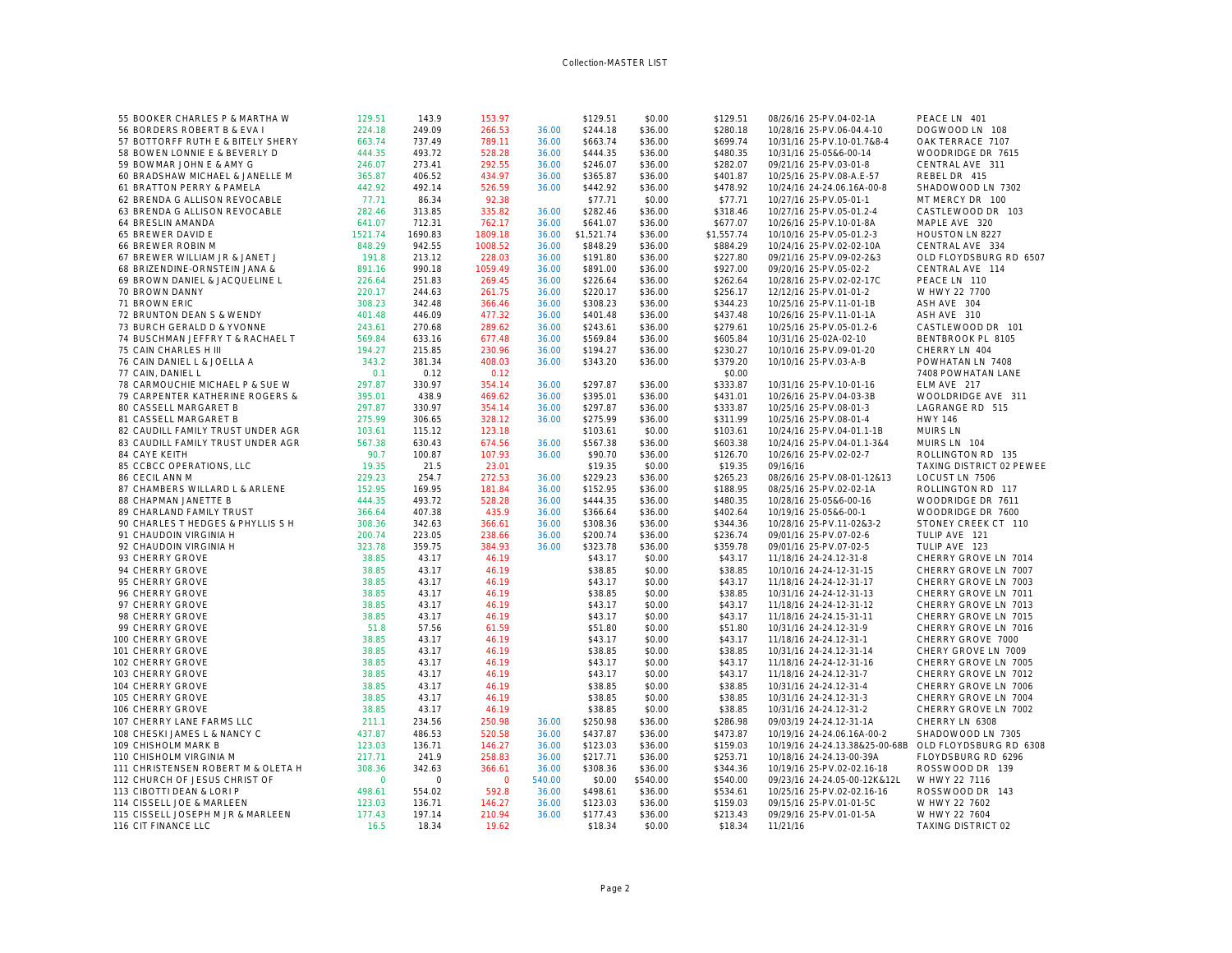| 117 CLARK HOLLYS & GEOFFREY J      | 686.4   | 762.67  | 816.06  | 36.00 | \$686.40   | \$36.00 | \$722.40   | 10/31/16 25-PV.07-01-8                            | ASH AVE 117            |
|------------------------------------|---------|---------|---------|-------|------------|---------|------------|---------------------------------------------------|------------------------|
| 118 CLARK NORMAN E JR & KAREN SUE  | 349.68  | 388.53  | 415.73  | 36.00 | \$349.68   | \$36.00 | \$385.68   | 08/31/16 25-PV.06-04-7                            | ASH AVE 110            |
| 119 CLOUTIER JACQUES K & THERESA A | 304.35  | 338.17  | 361.84  | 36.00 | \$304.35   | \$36.00 | \$340.35   | 10/31/16 25-PV.08-A.A-3                           | COLONEL WAY 405        |
| 120 CNC PROPERTIES LLC             | 284.92  | 316.58  | 338.74  | 36.00 | \$284.92   | \$36.00 | \$320.92   | 08/29/16 25-PV.07-02-10                           | TULIP AVE 109          |
| 121 COMMER LIVING TRUST            | 275.99  | 306.65  | 328.12  | 36.00 | \$275.99   | \$36.00 | \$311.99   | 10/28/16 25-PV.03-01-2&2A                         | WOOLDRIDGE AVE 316     |
| 122 CONLEY JANECE A & DOUGLAS J    | 427.38  | 474.87  | 508.11  | 36.00 | \$427.38   | \$36.00 | \$463.38   | 09/23/16 25-PV.02-02.16-6                         | ROSSWOOD DR 144        |
| 123 CONN JAMES T & LINDA SUE       | 127.05  | 141.17  | 151.05  | 36.00 | \$127.05   | \$36.00 | \$163.05   | 10/31/16 25-PV.09-02-18B                          | CHERRY LN 429          |
| 124 CONNELL JOHN & ALLISON         | 388.53  | 431.7   | 461.92  | 36.00 | \$388.53   | \$36.00 | \$424.53   | 10/31/16 25-PV.04-01.1-2                          | MUIRS LN 110           |
| 125 COOKE ROBERT L & SHARON L      | 703.37  | 781.52  | 836.23  | 36.00 | \$703.57   | \$36.00 | \$739.57   | 10/10/16 25-PV.05-02.1-7                          | SEDLEY CT 109          |
| 126 COOKSEY JEFF S & CAROL K       | 563.37  | 625.97  | 669.78  | 36.00 | \$563.37   | \$36.00 | \$599.37   | 10/31/16 25-PV.07-02.1B.1&1B-2 MAPLE AVE 110      |                        |
| 127 CORBELL MICHAEL & JULIE A      | 388.53  | 431.7   | 461.92  | 36.00 | \$388.53   | \$36.00 | \$424.53   | 10/31/16 25-PV.07-02-9                            | TULIP AVE 111          |
| 128 CORBIN LINDA MARTI             | 194.27  | 215.85  | 230.96  | 36.00 |            |         | \$0.00     | 24-24.05-00-12C                                   | WOOLDRIDGE AVE         |
| 129 COTTRELL BRADFORD & REBECCA EL | 694.17  | 771.3   | 825.3   | 36.00 | \$694.17   | \$36.00 | \$730.17   | 10/31/16 25-PV.05-02.1-17                         | SEDLEY CT 110          |
| 130 COX WILLIAM O & NANCY H        | 298.65  | 331.83  | 355.06  | 36.00 | \$298.65   | \$36.00 | \$334.65   | 10/24/16 25-PV.10-01-16C                          | ELM AVE 209            |
| 131 CRAIGMYLE BEACH A & ELAINE S   | 330.25  | 366.95  | 392.63  | 36.00 | \$330.25   | \$36.00 | \$366.25   | 10/28/16 25-PV.02-02-17D                          | PEACE LN 122           |
| 132 CRANFILL JOHN C JR & JANET D   | 377     | 418.89  | 448.22  | 36.00 | \$377.00   | \$36.00 | \$413.00   | 10/26/16 25-PV.08-A.F-54                          | REBEL DR 113           |
| 133 CROAK PAUL S & DEBRA G         | 181.31  | 201.46  | 215.56  | 36.00 | \$181.31   | \$36.00 | \$217.31   | 10/05/16 25-PV.09-02-4                            | OLD FLOYDSBURG RD 6509 |
| 134 CRONIN SUSAN & BRIAN           | 576.32  | 640.36  | 685.18  | 36.00 | \$653.23   | \$36.00 | \$689.23   | 03/08/17 25-PV.03-01.7F-4                         | CENTRAL CT 101         |
| 135 CROOT CHRISTOPHER C & DACIA L  | 705.83  | 784.26  | 839.15  | 36.00 | \$705.83   | \$36.00 | \$741.83   | 10/26/16 25-PV.05-01.2-2                          | HOUSTON LN 8239        |
| 136 DANCERS POINTE THE             | 2.25    | 2.5     | 2.67    |       | \$2.25     | \$0.00  | \$2.25     | 09/01/16                                          | 125 MAPLE AVE          |
| 137 DARKHORSE CREATIVE             | 22.21   | 24.68   | 26.4    |       | \$22.21    | \$0.00  | \$22.21    | 08/29/16                                          | 217 LAGRANGE RD        |
| 138 DAVID B RUSSELL TRUSTEE &      | 103.61  | 115.12  | 123.18  |       | \$103.61   | \$0.00  | \$103.61   | 10/31/16 25-PV.05-02.1-18                         | EDGEWOOD WAY 112       |
| 139 DAVID B RUSSELL TRUSTEE &      | 532.29  | 591.43  | 632.83  | 36.00 | \$532.29   | \$36.00 | \$568.29   | 10/31/16 25-PV.05-02.1-19                         | EDGEWOOD WAY 114       |
| 140 DAVIS PARTNERS LLC             | 207.22  | 230.24  | 246.36  | 36.00 | \$207.22   | \$36.00 | \$243.22   | 09/21/16 25-PV.10-01-14B                          | ASH AVE 311            |
| 141 DAVIS STEPHEN C & ROBIN L      | 66.05   | 73.39   | 78.53   |       | \$66.05    | \$0.00  | \$66.05    | 09/21/16 25-PV.11-02&3-11&11A STONEY CREEK CT 121 |                        |
| 142 DAVIS STEPHEN C & ROBIN L      | 61.52   | 68.35   | 73.14   |       | \$61.52    | \$0.00  | \$61.52    | 09/21/16 25-PV.11-02&3-12                         | STONEY CREEK CT 119    |
| 143 DEAN HELEN A                   | 314.84  | 349.82  | 374.31  | 36.00 | \$314.84   | \$36.00 | \$350.84   | 10/18/16 25-PV.07-02-3                            | MAPLE AVE 124          |
| 144 DEHART JOHN T & ELIZABETH J    | 297.87  | 330.97  | 354.14  | 36.00 | \$297.87   | \$36.00 | \$333.87   | 10/24/16 25-PV.06-04-17&18                        | OLD FOREST RD 116      |
| 145 DELL EQUIPMENT FUNDING LP      | 20.15   | 22.38   | 23.95   |       | \$20.15    | \$0.00  | \$20.15    | 09/20/16                                          | TAXING DISTRICT 02     |
| 146 DEMAREE KENNETH N              | 196.86  | 218.73  | 234.04  | 36.00 | \$196.86   | \$36.00 | \$232.86   | 10/25/16 25-PV.08-01-5                            | LAGRANGE RD 519        |
| 147 DENTON J DAVID & GAIL L        | 284.92  | 316.58  | 338.74  | 36.00 | \$284.92   | \$36.00 | \$320.92   | 10/18/16 25-PV.08-A.C-39                          | COLONEL WAY 404        |
| 148 DEVRIES JENNIFER S             | 582.8   | 647.55  | 692.88  | 36.00 | \$582.80   | \$36.00 | \$618.80   | 10/31/16 25-PV.11-01-11B                          | OLD FOREST RD 111      |
| 149 DIDYK ADAM & ANGELA B          | 537.47  | 597.19  | 638.99  | 36.00 | \$537.47   | \$36.00 | \$573.47   | 10/31/16 25-PV.03-01.7F-6                         | CENTRAL CT 105         |
| 150 DIRR MICHAEL J & MARY R        | 628.12  | 697.92  | 746.77  | 36.00 | \$697.92   | \$36.00 | \$733.92   | 11/30/16 25-PV.05-02.10-3                         | MT MERCY PL 113        |
| 151 DOHN KEITH                     | 278.45  | 309.39  | 331.04  | 36.00 | \$278.45   | \$36.00 | \$314.45   | 10/31/16 25-PV.08-A.F-52                          | REBEL DR 414           |
| 152 DOROTHY R BRENT TRUST          | 264.33  | 293.7   | 314.26  | 36.00 | \$264.33   | \$36.00 | \$300.33   | 10/19/16 25-PV.09-03-12&13                        | CHERRY HILL RD 205     |
| 153 DOSSETT DEBORAH LYNETTE        | 239.59  | 266.22  | 284.85  | 36.00 | \$239.59   | \$36.00 | \$275.59   | 10/10/16 25-PV.11-01-7A&7B                        | OLD FOREST RD 105      |
| 154 DOSSETT WILLIAM A JR & MARY F  | 200.87  | 223.19  | 238.81  | 36.00 | \$200.87   | \$36.00 | \$236.87   | 09/16/16 25-PV.11-01-7C&7D                        | OLD FLOYDSBURG RD 7201 |
| 155 DUGGINS SEAN & LUCKEY KAITLIN  | 284.92  | 316.58  | 338.74  | 36.00 | \$284.92   | \$36.00 | \$320.92   | 10/31/16 25-PV.04-01.1.1C                         | CENTRAL AVE 115        |
| 156 DUPLICATOR SALES & SERVICE INC | 4.3     | 4.78    | 5.12    |       | \$4.30     | \$0.00  | \$4.30     | 09/21/16                                          | 212 MT MERCY DR        |
| 157 DUPLICATOR SALES & SERVICE INC | 11.53   | 12.81   | 13.71   |       | \$11.53    | \$0.00  | \$11.53    | 09/21/16                                          | 212 MT MERCY DR        |
| 158 DUPLICATOR SALES & SERVICE INC | 0.62    | 0.69    | 0.74    |       |            |         | \$0.00     |                                                   | 313 LAGRANGE RD        |
| 159 DURHAM WILLIAM S & TILLIE M    | 107.62  | 119.58  | 127.95  | 36.00 | \$130.52   | \$36.00 | \$166.52   | 03/21/17 25-PV.11-01-4B                           | ASH AVE 320            |
| 160 DURRETT ALICE G & AMELIA F     | 68.77   | 76.41   | 81.76   | 36.00 | \$68.77    | \$36.00 | \$104.77   | 10/28/16 25-PV.11-01-6C                           | OLD FLOYDSBURG RD 7012 |
| 161 DUTSCHKE DARRELL G             | 51.8    | 57.56   | 61.59   | 36.00 | \$51.80    | \$36.00 | \$87.80    | 10/13/16 25-PV.01-01-3                            | W HWY 22 7610          |
| 162 DWYER HOPE                     | 207.22  | 230.24  | 246.36  | 36.00 | \$207.22   | \$36.00 | \$243.22   | 10/25/16 25-PV.08-01-14&15                        | LOCUST LN 7600         |
| <b>163 EAST JUDITH PAIGE</b>       | 414.43  | 460.48  | 492.71  | 36.00 | \$414.43   | \$36.00 | \$450.43   | 10/24/16 25-PV.02-02.16-21                        | ROSSWOOD DR 133        |
| 164 ENTWISTLE DEBORAH M & LOWRY MA | 208.64  | 231.82  | 248.05  | 36.00 | \$208.64   | \$36.00 | \$244.64   | 10/26/16 25-PV.10-01-9                            | MAPLE AVE 326          |
| 165 EPPERSON DENNIS & DENES AMYT   | 451.99  | 502.21  | 537.37  | 36.00 | \$451.99   |         | \$451.99   | 10/27/16 25-PV.11-01-2A                           | ASH AVE 314            |
| 166 EUBANK CAROL H                 | 219     | 243.33  | 260.37  | 36.00 | \$219.00   | \$36.00 | \$255.00   | 10/24/16 25-PV.08-A.A-16                          | REBEL DR 304           |
| 167 FAHY BREDAN & DIANE P          | 602.22  | 669.14  | 715.97  | 36.00 | \$602.22   | \$36.00 | \$638.22   | 10/26/16 25-PV.05-02.1-3                          | EDGEWOOD WAY 117       |
| 168 FALVEY BRIAN H & KIM S         | 391.12  | 434.58  | 465     | 36.00 | \$391.12   | \$36.00 | \$427.12   | 10/25/16 25-PV.02-02.16-2                         | ROSSWOOD DR 134        |
| 169 FALVEY FREDERICKA M            | 373.12  | 414.58  | 443.6   | 36.00 | \$373.12   | \$36.00 | \$409.12   | 10/05/16 25-PV.02-02.16-11                        | ROSSWOOD DR 150        |
| 170 FARLEY ALAN M & MAUREEN T      | 485.66  | 539.63  | 577.4   | 36.00 | \$485.66   | \$36.00 | \$521.66   | 10/31/16 25-02A-01-5                              | HOUSTON LN 8106        |
| 171 FARMER GEORGE A & JOYCE        | 373.12  | 414.58  | 443.6   | 36.00 | \$373.12   | \$36.00 | \$409.12   | 08/29/16 25-PV.02-01.1.2-8                        | RIDGEWOOD DR 175       |
| 172 FEELEY TIMOTHY E & SUSAN B     | 135.99  | 151.1   | 161.67  | 36.00 | \$135.99   | \$36.00 | \$171.99   | 10/26/16 25-PV.04-01-2C                           | MT MERCY DR 320        |
| 173 FEREBEE WILLIAM J & DIANE C    | 172.38  | 191.53  | 204.94  | 36.00 | \$172.38   | \$36.00 | \$208.38   | 09/21/16 25-PV.10-01-3                            | MAPLE AVE 208          |
| 174 FERRIELL HOWARD D & LORI J     | 1236.82 | 1374.25 | 1470.44 | 36.00 | \$1,236.82 | \$36.00 | \$1,272.82 | 10/31/16 25-PV.02-01.1.1-25                       | HOUSTON LN 8107        |
| 175 FETZER KEITH ERIC & HOOKER     | 395.01  | 438.9   | 469.62  | 36.00 | \$395.01   | \$36.00 | \$431.01   | 10/19/16 25-PV.10-01-15                           | ASH AVE 307            |
| 176 FILIPPINI RICHARD T & LINDA    | 386.07  | 428.97  | 458.99  | 36.00 | \$386.07   | \$36.00 | \$422.07   | 10/31/16 25-05&6-00-19                            | WOODRIDGE DR 7605      |
| 177 FINCEL MARY J & MARGARET M &   | 133.52  | 148.36  | 158.75  | 36.00 | \$133.52   | \$36.00 | \$169.52   | 10/31/16 25-PV.04-01-10                           | CENTRAL AVE 111        |
| 178 FIRESIDE VENTURES              | 582.8   | 647.55  | 692.88  | 36.00 | \$582.80   | \$36.00 | \$618.80   | 10/26/16 25-PV.09-02-17ETC                        | CHERRY LN 425          |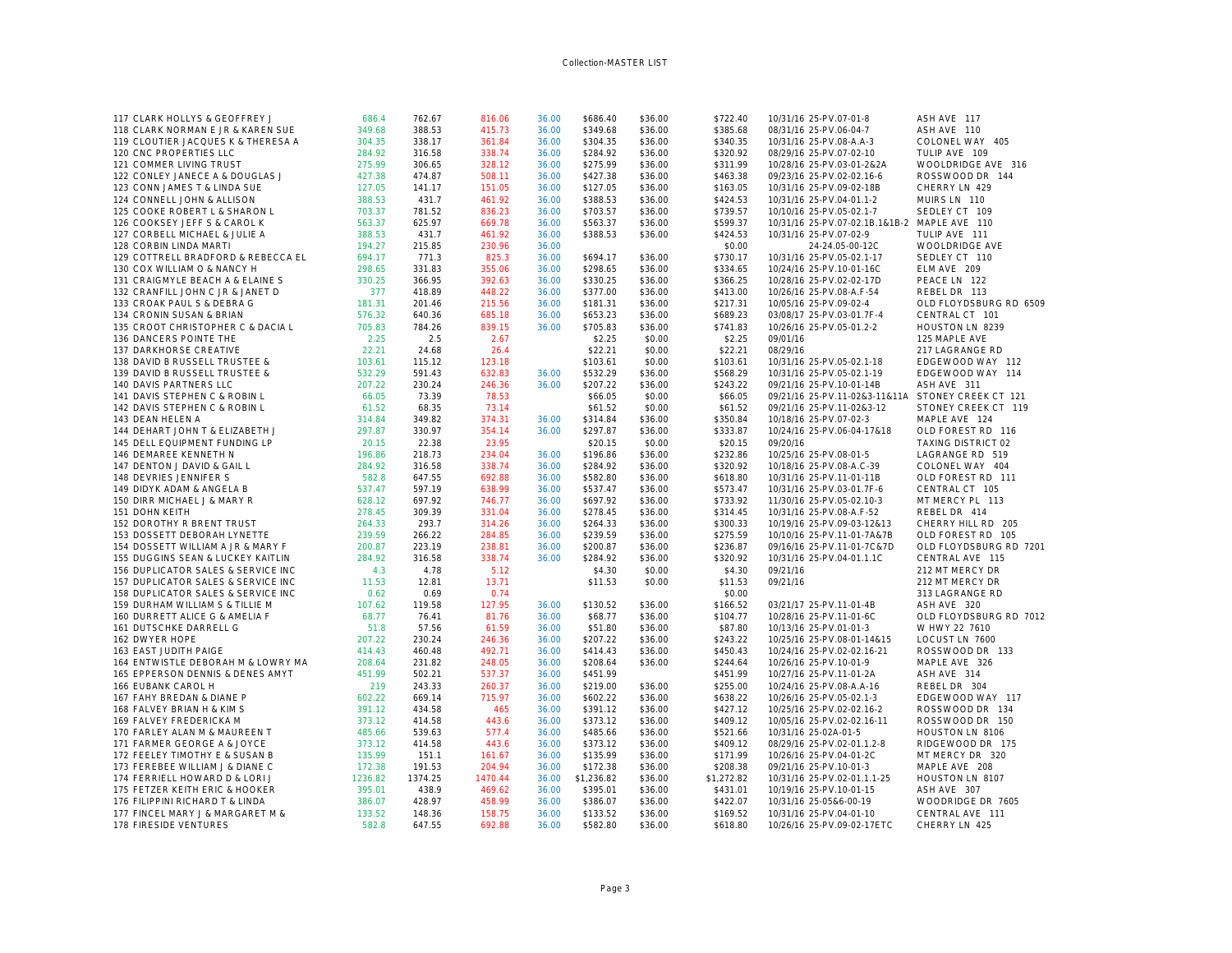| 179 FIRESIDE VENTURES              | 291.4  | 323.78 | 346.44  | 36.00  | \$291.40 | \$36.00  | \$327.40 | 10/26/16 25-PV.09-02-17B     | CHERRY LN 407          |
|------------------------------------|--------|--------|---------|--------|----------|----------|----------|------------------------------|------------------------|
| 180 FISCHER PROCESS INDUSTRIES INC | 3.92   | 4.35   | 4.66    |        | \$3.92   | \$0.00   | \$3.92   | 09/20/16                     | 301 LAGRANGE RD        |
| 181 FLAHERTY BRENDAN L             | 191.67 | 212.97 | 227.88  | 36.00  | \$191.67 | \$36.00  | \$227.67 | 10/26/16 25-PV.11-01-5       | OLD FLOYDSBURG RD 7005 |
| 182 FLETCHER MATTHEWS ET           | 10.36  | 11.51  | 12.32   | 36.00  | \$10.36  | \$36.00  | \$46.36  | 11/28/16 25-PV.02-02-18      | PEACE LN 105           |
| 183 FLORENCE OTIS REX & PAMELA ROS | 459.76 | 510.85 | 546.6   | 36.00  | \$459.76 | \$36.00  | \$495.76 | 10/05/16 25-05&6-00-2        | WOODRIDGE DR 7602      |
| 184 FOX ROLLO & JENNIFER LYNN      | 414.43 | 460.48 | 492.71  | 36.00  | \$414.43 | \$36.00  | \$450.43 | 08/29/16 24-24.01.5A-00-4    | OAK VALLEY DR 7005     |
| 185 FRAWLEY MATTHEW T & JILL D     | 755.69 | 839.66 | 898.43  | 36.00  | \$755.69 | \$36.00  | \$791.69 | 10/28/16 24-24.05-00-12T     | WOOLDRIDGE AVE 323     |
| 186 FRIENDSHIP HEALTH & REHAB, LLC | 32.82  | 36.47  | 39.02   |        | \$32.82  | \$0.00   | \$32.82  | 09/20/16                     | 7400 LAGRANGE ROAD     |
| 187 FRONING JOHN L & BETTY A       | 237.13 | 263.48 | 281.92  | 36.00  | \$237.13 | \$36.00  | \$273.13 | 09/20/16 25-PV.08-A.F-47     | REBEL DR 404           |
| 188 FUCHS DAVID P & VIRGINIA A     | 185.33 | 205.92 | 220.34  | 36.00  | \$185.33 | \$36.00  | \$221.33 | 09/16/16 25-PV.06-04-10      | ASH AVE 120            |
| 189 FUGATE MYRA                    | 457.3  | 508.11 | 543.68  | 36.00  | \$457.30 | \$36.00  | \$493.30 | 10/13/16 25-05&6-00-5        | WOODRIDGE DR 7608      |
| 190 FUQUA GLORIA JANE              | 116.56 | 129.51 | 138.58  | 36.00  | \$116.56 | \$36.00  | \$152.56 | 10/31/16 25-PV.10-01-1       | MAPLE AVE 202          |
| 191 FUQUA KEVIN L & CYNTHIA L      | 323.78 | 359.75 | 384.93  | 36.00  | \$359.75 | \$36.00  | \$395.75 | 11/28/16 25-PV.09-02.5-2&3   | MAPLE AVE 331          |
| 192 GALLOWAY NANCY E & PHELPS MARK | 459.76 | 510.85 | 546.6   | 36.00  | \$459.76 | \$36.00  | \$495.76 | 09/23/16 25-PV.02-02.16-15   | ROSSWOOD DR 145        |
| 192 GALLOWAY NANCY E & PHELPS MARK |        |        |         |        | \$43.89  | \$0.00   | \$43.89  | 02/14/17                     |                        |
|                                    |        |        |         |        |          |          |          |                              |                        |
| 193 GARRY JAMES A & DEBORAH G      | 343.2  | 381.34 | 408.03  | 36.00  | \$343.20 | \$36.00  | \$379.20 | 10/18/16 25-PV.03-01-1C      | CENTRAL AVE 339        |
| 194 GHARIB MOHAMMED & HERRITY APRI | 365.22 | 405.8  | 434.2   | 36.00  | \$365.22 | \$36.00  | \$401.22 | 08/25/16 25-PV.09-03-9       | CHERRY HILL RD 213     |
| 195 GILL KAY BALDWIN               | 107.62 | 119.58 | 127.95  | 36.00  | \$107.62 | \$36.00  | \$143.62 | 10/26/16 25-PV.09-02-17D     | CHERRY LN 419          |
| 196 GILL NORMAN & LISA             | 161.89 | 179.88 | 192.47  |        | \$204.31 | \$0.00   | \$204.31 | 06/14/17 24-24.12-31-10      | CHERRY GROVE LN 7017   |
| 197 GIVENS ERIC & RACHAEL KURZER   | 660.5  | 733.89 | 785.26  | 36.00  | \$660.50 | \$36.00  | \$696.50 | 10/24/16 25-02A-01-7         | HOUSTON LN 8110        |
| 198 GLEASON DAVID L                | 414.43 | 460.48 | 492.71  | 108.00 | \$414.43 | \$108.00 | \$522.43 | 08/24/16 25-PV.08-01-2       | LAGRANGE RD 417        |
| 199 GOODLETT GERALD D & BARBARA    | 275.99 | 306.65 | 328.12  | 36.00  | \$275.99 | \$36.00  | \$311.99 | 10/10/16 25-PV.09-03-11      | CHERRY HILL RD 209     |
| 200 GOODRICH DAVID & CAROL         | 126.92 | 141.02 | 150.89  | 36.00  | \$126.92 | \$36.00  | \$162.92 | 10/28/16 25-PV.07-01-7C      | <b>ASH AVE</b>         |
| 201 GOODRICH DAVID H & CAROL C     | 360.17 | 400.19 | 428.2   | 36.00  | \$360.17 | \$36.00  | \$396.17 | 10/28/16 25-PV.10-01-16E&F   | ELM AVE 211            |
| 202 GORDON ROBERT T & LINDA A      | 325.2  | 361.33 | 386.63  | 36.00  | \$325.20 | \$36.00  | \$361.20 | 08/25/16 25-PV.08-A.E-63     | REBEL DR 403           |
| 203 GOSS MAURY LEE                 | 492.14 | 546.82 | 585.1   | 36.00  | \$492.14 | \$36.00  | \$528.14 | 10/27/16 25-PV.10-01-16D     | ASH AVE 303            |
| 204 GOULD ALAN R & JOAN J          | 476.73 | 529.7  | 566.77  | 36.00  | \$476.73 | \$36.00  | \$512.73 | 10/31/16 25-PV.07-02-8A      | TULIP AVE 115          |
| 205 GRAMMER ROBERT & SUSAN         | 535.01 | 594.45 | 636.06  | 36.00  | \$535.01 | \$36.00  | \$571.01 | 10/31/16 25-PV.04-03.1-1     | WOOLDRIDGE PLACE 105   |
| 206 GRAVES MAURICE JR & JANE M     | 256.56 | 285.07 | 305.02  | 36.00  | \$256.56 | \$36.00  | \$292.56 | 10/26/16 25-PV.03-01-3       | WOOLDRIDGE AVE 312     |
| 207 GRAYHAWK LEASING, LLC          | 4.26   | 4.74   | 5.07    |        | \$4.26   | \$0.00   | \$4.26   | 11/15/16                     | TAXING DISTRICT 02     |
| 208 GREEN JARED L                  | 448.1  | 497.89 | 532.75  | 36.00  | \$448.10 | \$36.00  | \$484.10 | 10/13/16 24-24.01.5A-00-7    | OAK VALLEY DR 7000     |
| 209 GREEN KENNETH & MARTHA E       | 582.8  | 647.55 | 692.88  | 36.00  | \$582.80 | \$36.00  | \$618.80 | 09/21/16 25-PV.05-02.1-1     | EDGEWOOD WAY 121       |
| 210 GREENWOOD TODD & SONJA         | 595.75 | 661.94 | 708.28  | 36.00  | \$595.75 | \$36.00  | \$631.75 | 10/31/16 25-PV.02-01.1.2-1   | RIDGEWOOD DR 166       |
| 211 GRIFFO JAMES R                 | 259.02 | 287.8  | 307.95  | 36.00  | \$259.02 | \$36.00  | \$295.02 | 10/31/16 25-PV.09-03-4       | CHERRY HILL RD 204     |
| 212 GRUBB ERIC H & BETHANY L       | 375.58 | 417.31 | 446.52  | 36.00  | \$375.58 | \$36.00  | \$411.58 | 10/31/16 25-PV.11-02&3-10    | STONEY CREEK CT 111    |
| 213 GUELDA SHEILA                  | 202.04 | 224.48 | 240.2   | 36.00  | \$202.04 | \$36.00  | \$238.04 | 10/31/16 25-PV.09-02-13      | MAPLE AVE 309          |
| 214 GULLETT JAMES & GAIL           | 120.57 | 133.97 | 143.35  | 36.00  | \$120.57 | \$36.00  | \$156.57 | 10/27/16 25-PV.01-01-9       | ROLLINGTON RD 130      |
| 215 H. FRED PREUSS, JR. FPM        | 0.24   | 0.26   | 0.28    |        |          |          | \$0.00   |                              | 113 LAGRANGE ROAD      |
| 216 HACK GREGORY & JACQUELYN       | 62.81  | 69.79  | 74.68   |        | \$76.18  | \$0.00   | \$76.18  | 04/05/17 25-PV.08-A.A-4      | COLONEL WAY 407        |
| 217 HACK ROGER D & CYNTHIA L       | 731.73 | 813.04 | 869.95  | 36.00  | \$731.73 | \$36.00  | \$767.73 | 09/16/16 25-PV.04-01.1-8     | MT MERCY DR 322        |
| 218 HAGEWOOD JAMES & SHIRLEY       | 178.85 | 198.73 | 212.64  | 36.00  | \$178.85 | \$36.00  | \$214.85 | 10/27/16 25-PV.08-A.D-43     | REBEL DR 400           |
|                                    | 278.45 | 309.39 |         | 36.00  | \$278.45 |          | \$314.45 |                              |                        |
| 219 HAGEWOOD JAMES M & SHIRLEY M   |        |        | 331.04  |        |          | \$36.00  |          | 10/27/16 25-PV.08-A.C-36     | COLONEL WAY 410        |
| 220 HAGEWOOD JAMES M & SHIRLEY M   | 168.36 | 187.07 | 200.16  | 36.00  | \$187.07 | \$36.00  | \$223.07 | 11/14/16 25-PV.09-01-18      | CHERRY LN 408          |
| 221 HALL JUDITH                    | 480.61 | 534.01 | 571.39  | 36.00  | \$480.61 | \$36.00  | \$516.61 | 10/19/16 25-PV.05-02-15      | REST COTTAGE LN 113    |
| 222 HALL KEVIN & LAURA S           | 259.02 | 287.8  | 307.95  | 36.00  | \$259.02 | \$36.00  | \$295.02 | 09/16/16 25-PV.04-01-2F&3    | MT MERCY DR 314        |
| 223 HALL KEVIN T                   | 666.98 | 741.09 | 792.96  | 36.00  | \$666.98 | \$36.00  | \$702.98 | 10/31/16 25-PV.05-02-16&16A  | REST COTTAGE LN 115    |
| 224 HALL KEVIN T & LAURA S         | 33.67  | 37.41  | 40.03   | 36.00  | \$33.67  | \$36.00  | \$69.67  | 09/16/16 25-PV.04-01-2A      | MT MERCY DR            |
| 225 HALL MARC E & CINDY LYNN       | 423.5  | 470.55 | 503.49  | 36.00  | \$423.50 | \$36.00  | \$459.50 | 10/24/16 25-PV.11-02&3-5     | STONEY CREEK CT 116    |
| 226 HALL WILLIAM H JR              | 36.45  | 40.5   | 43.34   |        | \$0.00   | \$36.45  | \$36.45  | 10/19/16                     | 300 MAPLE AVE          |
| 227 HALL WILLIAM H JR & BROADWAY R | 387.36 | 430.4  | 460.53  | 36.00  | \$387.36 | \$36.00  | \$423.36 | 10/19/16 25-PV.10-01-4A      | MAPLE AVE 300          |
| 228 HAMILL GROUP, INC (THE)        | 1.58   | 1.76   | 1.88    |        | \$1.58   | \$0.00   | \$1.58   | 09/26/16                     | 7308 SHADOWOOD LANE    |
| 229 HAMPTON CHARLES                | 129.51 | 143.9  | 153.97  | 36.00  | \$129.51 | \$36.00  | \$165.51 | 10/31/16 25-PV.10-01-18A&18B | ELM AVE 311            |
| 230 HANEY PAUL & DENISE            | 323.78 | 359.75 | 384.93  | 36.00  | \$323.78 | \$36.00  | \$359.78 | 10/31/16 25-PV.09-03-1       | CHERRY HILL RD 212     |
| 231 HARDESTY DAVID WAYNE           | 142.46 | 158.29 | 169.37  | 36.00  | \$142.46 | \$36.00  | \$178.46 | 09/26/16 25-PV.02-02-5       | ROLLINGTON RD 129      |
| 232 HARDESTY THOMAS FLOYD & DAVID  | 123.03 | 136.71 | 146.27  | 36.00  | \$123.03 | \$36.00  | \$159.03 | 08/29/16 25-PV.02-02-6       | ROLLINGTON RD 131      |
| 233 HARDIN WILLAIM M JR            | 148.94 | 165.49 | 177.07  | 36.00  | \$148.94 | \$36.00  | \$184.94 | 10/31/16 25-PV.02-02-9       | CENTRAL AVE 340        |
| 234 HARGROVE JAMES E & RENEE V     | 929.88 | 1033.2 | 1105.53 | 36.00  | \$929.88 | \$36.00  | \$965.88 | 10/31/16 25-PV.05-02.1-11    | SUNNYSIDE CT 101       |
| 235 HARNED RICHARD LOUIS &         | 263.03 | 292.26 | 312.72  | 36.00  | \$263.03 | \$36.00  | \$299.03 | 08/31/16 25-PV.10-01.7&8-2   | RED PLUM TER 7003      |
| 236 HARRIS ROBERT LANCE & PATRICIA | 284.92 | 316.58 | 338.74  | 36.00  | \$284.92 | \$36.00  | \$320.92 | 10/24/16 25-PV.09-03-10      | CHERRY HILL RD 211     |
| 237 HARRISON JOSEPH G              | 466.24 | 518.04 | 554.3   | 36.00  | \$466.24 | \$36.00  | \$502.24 | 10/31/16 25-PV.02-02.16-17   | ROSSWOOD DR 141        |
| 238 HART ANNE H                    | 299.82 | 333.13 | 356.45  | 36.00  | \$299.82 | \$36.00  | \$335.82 | 10/24/16 25-PV.03-01-4A      | WOOLDRIDGE AVE 308     |
| 239 HART RALPH G & SUE A           | 194.27 | 215.85 | 230.96  | 36.00  | \$194.27 | \$36.00  | \$230.27 | 10/05/16 25-PV.03-01-7D      | PEACE LN 404           |
|                                    |        |        |         |        |          |          |          |                              |                        |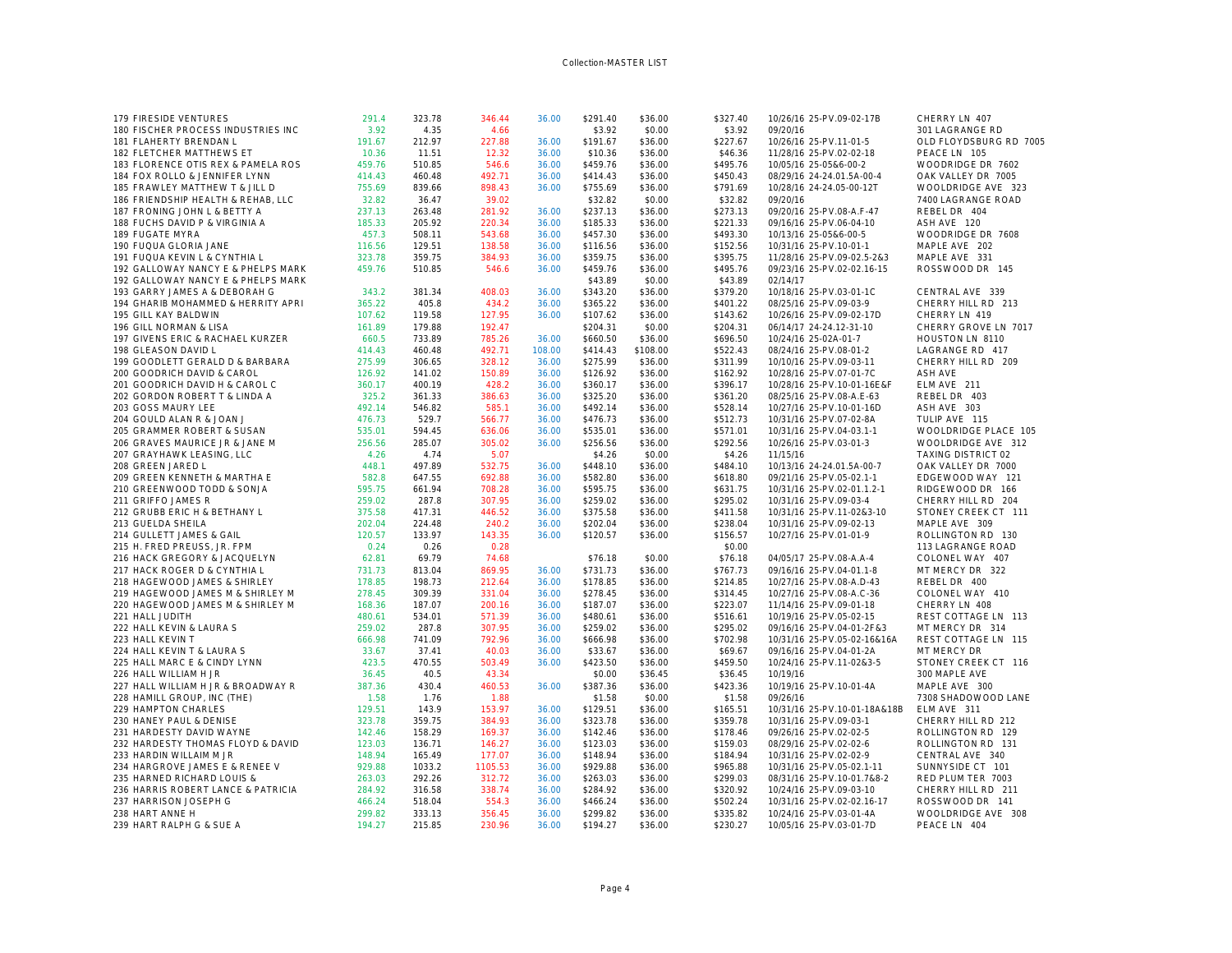| 240 HAUSMAN STEVE J & ELIZABETH L  | 252.54           | 280.61          | 300.25          | 36.00          | \$252.54             | \$36.00            | \$288.54            | 12/12/16 25-PV.07-02.1B-4    | MAPLE AVE 106                          |
|------------------------------------|------------------|-----------------|-----------------|----------------|----------------------|--------------------|---------------------|------------------------------|----------------------------------------|
| 241 HAYNES K GREGORY & SALLIE S    | 582.92           | 647.69          | 693.03          | 36.00          | \$582.94             | \$36.00            | \$618.94            | 10/31/16 25-PV.06-04.4-12&15 | TULIPHURST DR 115                      |
| 242 HAZELRIGG ROBERT L & VIKKI D   | 336.73           | 374.14          | 400.33          | 36.00          | \$336.73             | \$36.00            | \$372.73            | 10/31/16 25-PV.09-03-5,6&7   | CHERRY HILL RD 200                     |
| 243 HEDDEN GARRY W & LINDA K       | 163.18           | 181.31          | 194.01          | 36.00          | \$163.18             | \$36.00            | \$199.18            | 10/31/16 25-PV.01-01-15B     | ROLLINGTON RD 104                      |
| 244 HELLINGER GABRIEL A & POLLY H  | 217.58           | 241.75          | 258.67          | 36.00          | \$217.58             | \$36.00            | \$253.58            | 10/31/16 25-PV.08-A.A-2      | COLONEL WAY 403                        |
| 245 HELTON DONALD WAYNE & ANN      | 247.49           | 274.99          | 294.24          | 36.00          | \$247.49             | \$36.00            | \$283.49            | 10/26/16 25-PV.06-04.4-7     | DOGWOOD LN 113                         |
| 246 HEMMING BOYD KENNETH JR & MARY | 468.83           | 520.92          | 557.38          | 36.00          | \$468.83             | \$36.00            | \$504.83            | 10/13/16 25-00-00-4B         | HOUSTON LN 8500                        |
| 247 HENDERSON BRUCE M & K JEANNE   | 651.56           | 723.96          | 774.64          | 36.00          | \$651.56             | \$36.00            | \$687.56            | 10/19/16 25-PV.05-02.10-7    | MT MERCY PL 112                        |
| 248 HENDRICKS JOHN F JR & PAMELA L | 217.71           | 241.9           | 258.83          | 36.00          | \$217.71             | \$36.00            | \$253.71            | 10/24/16 25-PV.09-02-16A     | CHERRY LN 405                          |
| 249 HENDRICKSON JOHN L             | 90.66            | 100.73          | 107.78          |                | \$90.66              | \$0.00             | \$90.66             | 10/24/16 25-PV.06-04-5       | <b>ASH AVE</b>                         |
| 250 HENDRICKSON JOHN L & JOANNE    | 295.41           | 328.24          | 351.21          | 36.00          | \$295.41             | \$36.00            | \$331.41            | 10/24/16 25-PV.08-A.B-22&23  | REBEL DR 307                           |
| 251 HENSON RONALD D                | 314.84           | 349.82          | 374.31          | 36.00          | \$314.84             | \$36.00            | \$350.84            | 08/24/16 25-PV.02-02.16-23   | CENTRAL AVE 306                        |
| 252 HEPKE FRANK L JR.              | 101.15           | 112.39          | 120.25          | 36.00          | \$101.15             | \$36.00            | \$137.15            | 10/05/16 25-PV.09-02.5-4     | OLD FLOYDSBURG RD 6519                 |
| 253 HERDMAN RONNIE E & MELISSA D   | 459.76           | 510.85          | 546.6           | 36.00          | \$459.76             | \$36.00            | \$495.76            | 10/25/16 24-24.06.16A-00-7   | SHADOWOOD LN 7304                      |
| 254 HERDT ANDREW L JR              | 159.43           | 177.14          | 189.54          | 36.00          | \$159.43             | \$36.00            | \$195.43            | 10/13/16 25-PV.09-01-1       | CHERRY LN 416                          |
| 255 HERDT ANDREW L JR              | 110.08           | 122.32          | 130.88          | 36.00          | \$110.08             | \$36.00            | \$146.08            | 10/13/16 25-PV.10-01-20      | ELM AVE 317                            |
| 256 HERDT CEMETERY-ST ALOYSIUS CHU | $\overline{0}$   | $\circ$         | $\overline{0}$  | 36.00          | \$0.00               | \$36.00            | \$36.00             | 09/20/16 25-PV.02-02-8       | CENTRAL AVE & ROLLINGTON               |
| 257 HERDT WILLIAM K JR TRUST &     | 38.85            | 43.17           | 46.19           |                | \$38.85              | \$0.00             | \$38.85             | 09/01/16 25-PV.07-02-4B      | ELM AVE                                |
| 258 HERDT WILLIAM K TRUST          | 271.97           | 302.19          | 323.34          | 36.00          | \$271.97             | \$36.00            | \$307.97            | 09/01/16 25-PV.07-02-4A      | ELM AVE 310                            |
| 259 HEWLETT MIRANDA                | 243.48           | 270.53          | 289.47          | 36.00          | \$243.48             | \$36.00            | \$279.48            | 10/31/16 24-24.01.5A-00-2    | OAK VALLEY DR 7009                     |
| 260 HIGGS DAVID M & CARMEN M       | 604.16           | 671.29          | 718.28          | 36.00          | \$604.16             | \$36.00            | \$640.16            | 10/27/16 25-PV.05-02.1-21    | EDGEWOOD WAY 120                       |
| 261 HIGNITE JEFFREY N & JENNIFER L | 200.74           | 223.05          | 238.66          | 36.00          | \$200.74             | \$36.00            | \$236.74            | 10/31/16 25-PV.09-02.5-7     | OLD FLOYDSBURG RD 6511                 |
| 262 HINTON KENNETH F               | 64.76            | 71.95           | 76.99           |                | \$64.76              | \$0.00             | \$64.76             | 10/24/16 25-PV.08-A.B-20A    | CHERRY LN                              |
| 263 HINTON LINDA M, MILES LONNIE   | 148.94           | 165.49          | 177.07          | 36.00          | \$148.94             | \$36.00            | \$184.94            | 10/24/16 25-PV.08-01-6&7     | LAGRANGE RD 525                        |
| 264 HIRTZEL WILLIAM J & JUDY A     | 275.99           | 306.65          | 328.12          | 36.00          | \$275.99             | \$36.00            | \$311.99            | 10/05/16 25-PV.08-A.B-24&25  | REBEL DR 305                           |
| 265 HODGE MYRA KATE                | 446.81           | 496.46          | 531.21          | 36.00          | \$446.81             | \$36.00            | \$482.81            | 10/10/16 25-PV.08-A.B-32A&33 | REBEL DR 201                           |
| 266 HODGE ROBERT WAYNE & NINA WEST | 211.23           | 234.7           | 251.13          | 36.00          | \$211.23             | \$36.00            | \$247.23            | 10/21/16 25-PV.10-01.7&8-3   | OAK TERRACE 7105                       |
| 267 HODGE STEVEN J & MYRA KATE     | 51.8             | 57.56           | 61.59           |                | \$51.80              | \$0.00             | \$51.80             | 10/10/16 25-PV.08-A.F-56     | REBEL DR                               |
| 268 HOFFER HARRY A & NILA L        | 308.36           | 342.63          | 366.61          | 36.00          | \$308.36             | \$36.00            | \$344.36            | 08/23/16 25-PV.05-02.10-8    | MT MERCY PL 100                        |
| 269 HOLBROOK JEFFREY P & TAMMY W   | 466.24           | 518.04          | 554.3           | 36.00          | \$466.24             | \$36.00            | \$502.24            | 10/25/16 25-PV.04-03.1-2     | WOOLDRIDGE PLACE 103                   |
| 270 HOSLER CHARLES A & MARY K      | 211.23           | 234.7           | 251.13          | 36.00          | \$211.23             | \$36.00            | \$247.23            | 10/24/16 25-PV.03-01-7C      | PEACE LN 402                           |
| 271 HOUSTON WILLIAM & DEBRA        | 1113.79          | 1237.54         | 1324.17         | 36.00          | \$1,113.79           | \$36.00            | \$1,149.79          | 10/31/16 25-PV.02-01.1.1-27  | HOUSTON LN 8111                        |
| 272 HOWIE GEORGE A                 | 224.18           | 249.09          | 266.53          | 36.00          | \$224.18             | \$36.00            | \$260.18            | 10/24/16 25-PV.09-03-8       | CHERRY HILL RD 215                     |
| 273 HUBBUCH GARY T                 | 77.71            | 86.34           | 92.38           |                | \$77.71              | \$0.00             | \$77.71             | 10/31/16 25-02A-02-15        | BENTBROOK PL 8106                      |
| 274 HUBBUCH GARY T                 | 427.38           | 474.87          | 508.11          | 36.00          | \$427.38             | \$36.00            | \$463.38            | 10/31/16 25-02A-02-16        | BENTBROOK PL 8104                      |
| 275 HUGHES ARCHITECTURE. INC.      | 5.92             | 6.58            | 7.04            |                | \$6.79               | \$0.00             | \$6.79              | 04/17/17                     | 7105 POPLAR TERRACE                    |
| 276 HUGHES ROGER C & CANDACE L     | 330.25           | 366.95          | 392.63          | 36.00          | \$404.90             | \$36.00            | \$440.90            | 04/17/17 25-PV.10-01.7&8-9   | POPLAR TER 7105                        |
| 277 HUME CLAYTON R II & CECILLE M  | 641.07           | 712.31          | 762.17          | 36.00          | \$641.07             | \$36.00            | \$677.07            | 12/12/16 25-05&6-00-13       | WOODRIDGE DR 7617                      |
| 278 HURST THOMAS J B               | 757.63           | 841.82          | 900.74          | 36.00          | \$757.63             | \$36.00            | \$793.63            | 10/25/16 25-02A-02-13        | BENTBROOK PL 8110                      |
| 279 HURT LENVIL L & ANNA L         | 470.25           | 522.5           | 559.08          | 36.00          | \$470.25             | \$36.00            | \$506.25            | 10/27/16 25-PV.04-03.1-8     | WOOLDRIDGE AVE 301                     |
| 280 INGRAM & ASSOCIATES, INC       | 6.83             | 7.58            | 8.11            |                | \$6.83               | \$0.00             | \$6.83              | 08/26/16                     | 8107 BENTBROOK PL                      |
| 281 INGRAM SCOTT & TERRY R         | 915.64           | 1017.37         | 1088.59         | 36.00          | \$915.64             |                    | \$951.64            | 10/31/16 25-02A-02-11        |                                        |
| 282 IRELAND JAMES & DEBORAH        | 159.43           | 177.14          | 189.54          | 36.00          | \$159.43             | \$36.00<br>\$36.00 | \$195.43            | 10/28/16 25-PV.01-01-14      | BENTBROOK PL 8107<br>ROLLINGTON RD 112 |
| 283 IRWIN BOBBY & SHANNON          | 310.82           | 345.36          | 369.54          | 36.00          | \$310.82             | \$36.00            | \$346.82            | 10/18/16 25-PV.06-04.4-11    | DOGWOOD LN 106                         |
| 284 J STANLEY & LAURA CLARK LIVING | 537.47           | 597.19          | 638.99          | 36.00          | \$537.47             | \$36.00            | \$573.47            | 10/10/16 25-PV.06-04-9       | ASH AVE 116                            |
|                                    |                  |                 |                 |                |                      |                    | \$372.73            |                              |                                        |
| 285 JEFVERT THOMAS M & RACHEL      | 336.73<br>217.71 | 374.14<br>241.9 | 400.33          | 36.00<br>36.00 | \$336.73<br>\$217.71 | \$36.00            | \$253.71            | 10/31/16 25-PV.08-A.A-18&19  | REBEL DR 308                           |
| 286 JENNINGS BETTY A               |                  |                 | 258.83          |                |                      | \$36.00            |                     | 10/31/16 25-PV.08-A.E-61&62  | REBEL DR 405                           |
| 287 JERNIGAN FLOYD L & BLANCHE W   | 198.28           | 220.31          | 235.73          | 36.00          | \$198.28             | \$36.00            | \$234.28            | 09/22/16 25-PV.08-A.A-6&7    | COLONEL WAY 413                        |
| 288 JETT SHELBY K & KATHERINE H    | 828.86<br>64.76  | 920.96<br>71.95 | 985.43<br>76.99 | 36.00          | \$828.86<br>\$64.76  | \$36.00<br>\$0.00  | \$864.86<br>\$64.76 | 10/31/16 25-PV.04-03-3A      | WOOLDRIDGE AVE 315<br>REBEL 306        |
| 289 JOHN L HENDRICKSON AS TRUSTEE  |                  |                 |                 |                |                      |                    |                     | 10/24/16 25-PV.08-A.A-17     |                                        |
| 290 JOHNS HARRY M JR & DIANE E     | 263.03           | 292.26          | 312.72          | 36.00          | \$263.03             | \$36.00            | \$299.03            | 10/31/16 25-PV.11-01-11A     | OLD FOREST RD 115                      |
| 291 JOHNSON PETER D & EMILY L      | 323.78           | 359.75          | 384.93          | 36.00          | \$323.78             | \$36.00            | \$359.78            | 10/25/16 25-PV.10-01-10A     | MAPLE AVE 330                          |
| 292 JOHNSON WALTER D & PATRICIA A  | 243.61           | 270.68          | 289.62          | 36.00          | \$243.61             | \$36.00            | \$279.61            | 10/19/16 25-PV.02-01-2B      | REST COTTAGE LN 149                    |
| 293 JONES TODD & MELINDA L         | 1197.97          | 1331.08         | 1424.25         | 36.00          | \$1,197.97           | \$36.00            | \$1,233.97          | 10/28/16 25-PV.02-01.1.1-26  | HOUSTON LN 8109                        |
| 294 KAELIN DONALD SR & CAROLYN     | 190.51           | 211.68          | 226.49          | 36.00          | \$190.51             | \$36.00            | \$226.51            | 10/10/16 25-PV.08-A.E-60     | REBEL DR 409                           |
| 295 KARLEN JOHN A II & REBECCA H   | 524.52           | 582.8           | 623.59          | 36.00          | \$524.52             | \$36.00            | \$560.52            | 09/20/16 25-PV.10-01-6A      | MAPLE AVE 308                          |
| 296 KASSER DANIEL J & PATRICIA L   | 481.78           | 535.31          | 572.78          | 36.00          | \$481.78             | \$36.00            | \$517.78            | 10/24/16 25-PV.03-01-6B      | PEACE LN 408                           |
| 297 KAVORKIAN VERONICA             | 284.92           | 316.58          | 338.74          | 36.00          | \$284.92             | \$36.00            | \$320.92            | 10/05/16 25-PV.08-A.C-37     | COLONEL WAY 408                        |
| 298 KAZUNAS PETER L & DIANE B      | 608.7            | 676.33          | 723.67          | 36.00          | \$608.70             | \$36.00            | \$644.70            | 10/31/16 25-05&6-00-17       | WOODRIDGE DR 7609                      |
| 299 KEELING BEVERLY M              | 470.25           | 522.5           | 559.08          | 36.00          | \$470.25             | \$36.00            | \$506.25            | 08/29/16 25-PV.05-02.1-13    | SUNNYSIDE CT 102                       |
| 300 KEESEE GENEVA E                | 297.87           | 330.97          | 354.14          | 36.00          | \$297.87             | \$36.00            | \$333.87            | 09/21/16 25-PV.07-01-3A&3B   | TULIP AVE 112                          |
| 301 KEHL JAMES K & BETTY C         | 237.13           | 263.48          | 281.92          | 36.00          | \$237.13             | \$36.00            | \$273.13            | 10/24/16 25-PV.08-A.C-38     | COLONEL WAY 406                        |

Page 5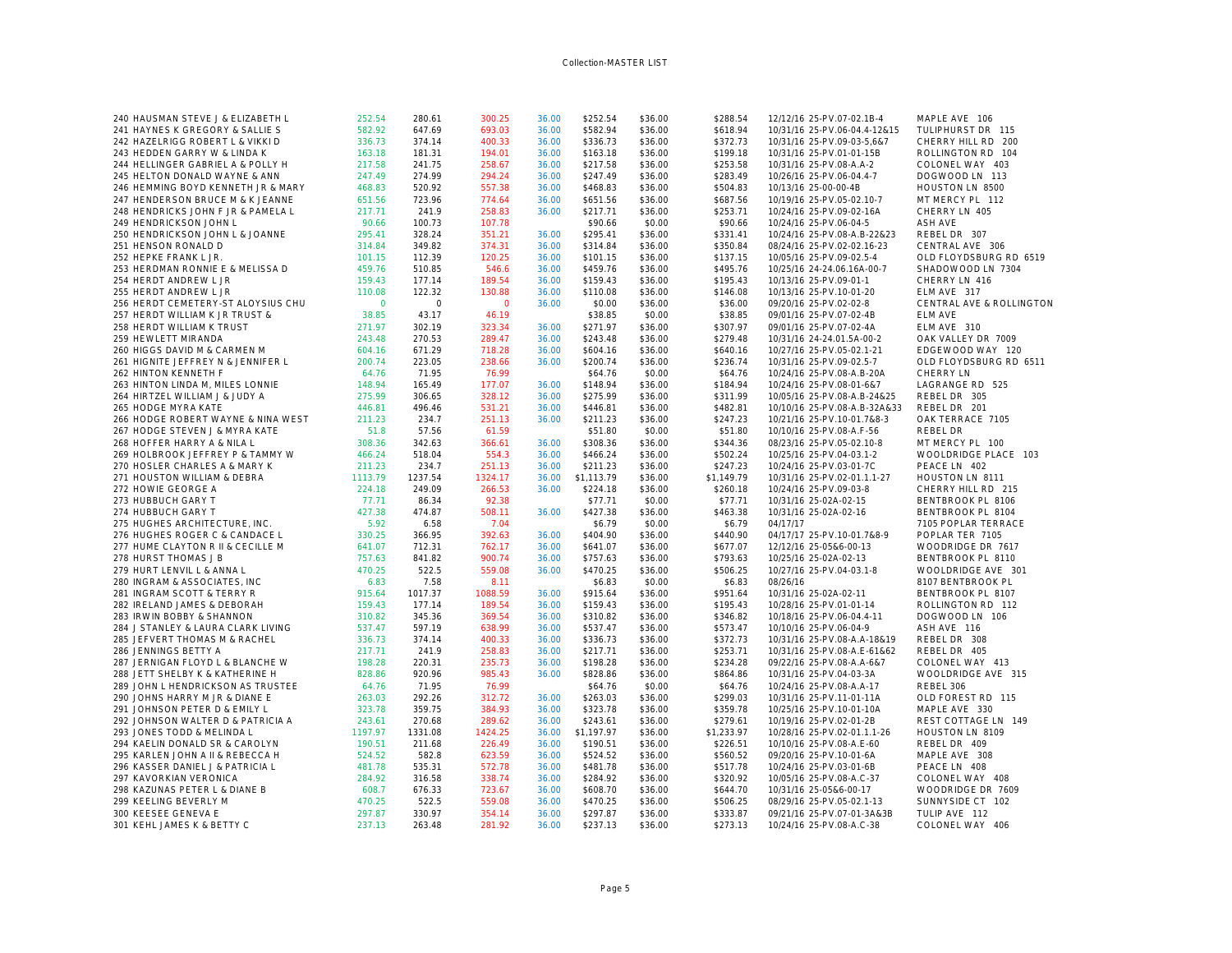| 302 KELLEHER JAMES & PEGGY         | 371.69  | 412.99  | 441.9   | 36.00  | \$505.09   | \$36.00  | \$541.09   | 06/05/17 25-PV.08-A.B-20                  | REBEL DR 313           |
|------------------------------------|---------|---------|---------|--------|------------|----------|------------|-------------------------------------------|------------------------|
| 303 KELLEY A ADAMS STATE FARM      | 3.45    | 3.83    | 4.1     | 3.45   | \$3.45     | \$0.00   | \$3.45     | 08/29/16                                  | 215 LAGRANGE ROAD      |
| 304 KELLOND BARRY R & OCTA W       | 209.94  | 233.26  | 249.59  | 36.00  | \$209.94   | \$36.00  | \$245.94   | 10/19/16 25-PV.06-04.4-3                  | DOGWOOD LN 105         |
| 305 KENNEDY STEPHEN F & PAULA S    | 344.5   | 382.77  | 409.57  | 36.00  | \$344.50   | \$36.00  | \$380.50   | 10/13/16 25-PV.11-02&3-7                  | STONEY CREEK CT 117    |
| 306 KENTUCKY HEALTH & LIFE         | 2.31    | 2.57    | 2.75    |        | \$2.31     | \$0.00   | \$2.31     | 08/25/16                                  | 162 RIDGEWOOD DR       |
| 307 KINCER JIM & JOYCE B           | 1414.38 | 1571.53 | 1681.54 | 36.00  | \$1,414.38 | \$36.00  | \$1,450.38 | 10/31/16 25-00-00-4C                      | HOUSTON LN 8300        |
| 308 KINDIG JON & ROBIN             | 362.63  | 402.92  | 431.12  | 36.00  | \$362.63   | \$36.00  | \$398.63   | 10/31/16 25-PV.10-01.7&8-1                | RED PLUM TERRACE 7001  |
| 309 KING GREGORY J & MARY E        | 485.14  | 539.05  | 576.78  | 36.00  | \$485.14   | \$36.00  | \$521.14   | 10/31/16 25-PV.02-02.16-12                | ROSSWOOD DR 151        |
| 310 KINGSTONE JOSEPH M             | 239.59  | 266.22  | 284.85  | 36.00  | \$287.70   | \$36.00  | \$323.70   | 01/09/17 25-PV.08-01-8&9                  | LOCUST LN 7500         |
| 311 KINSER KOSS E & MARY JANE      | 194.27  | 215.85  | 230.96  | 36.00  | \$194.27   | \$36.00  | \$230.27   | 10/28/16 25-PV.07-01-5B                   | TULIP AVE 120          |
| 312 KINSER KOSS E & MARY JANE      | 340.74  | 378.6   | 405.1   | 36.00  | \$340.74   | \$36.00  | \$376.74   | 10/28/16 25-PV.07-01-5A                   | TULIP AVE 122          |
|                                    |         |         |         |        |            |          |            |                                           |                        |
| 313 KIPER J R & ALLIENE            | 224.18  | 249.09  | 266.53  | 36.00  | \$224.18   | \$36.00  | \$260.18   | 08/25/16 25-PV.10-01-16A                  | ASH AVE 305            |
| 314 KITHCART RUSSELL E & ROSE MARY | 353.69  | 392.99  | 420.5   | 36.00  | \$353.69   | \$36.00  | \$389.69   | 10/31/16 25-PV.10-01.7&8-11               | POPLAR TER 7100        |
| 315 KLEHR ERIC P & ANGELA L        | 650.14  | 722.38  | 772.94  | 36.00  | \$650.14   | \$36.00  | \$686.14   | 10/31/16 25-PV.03-01-5                    | WOOLDRIDGE AVE 304     |
| 316 KLINE KELLEY A & STEPHEN M     | 633.3   | 703.67  | 752.93  | 36.00  | \$633.30   | \$36.00  | \$669.30   | 10/31/16 25-02A-02-12                     | BENTBROOK PL 8109      |
| 317 KLINGENFUS GERALD C & EAST JUD | 181.31  | 201.46  | 215.56  | 36.00  | \$181.31   | \$36.00  | \$217.31   | 10/31/16 25-PV.08-A.A-9                   | REBEL DR 202           |
| 318 KLOSTERMAN DEREK M & FAITH D   | 310.82  | 345.36  | 369.54  | 36.00  | \$310.82   | \$36.00  | \$346.82   | 10/31/16 25-PV.10-01-10C                  | OLD FLOYDSBURG RD 6625 |
| 319 KOCH ANDREW F & MONICA L P     | 602.22  | 669.14  | 715.97  | 36.00  | \$602.22   | \$36.00  | \$638.22   | 10/24/16 25-PV.05-02.10-4                 | MT MERCY PL 119        |
| 320 KOENIG DUSTIN T & LEANNE P     | 569.84  | 633.16  | 677.48  | 36.00  | \$569.84   | \$36.00  | \$605.84   | 10/26/16 25-02A-02-8                      | BENTBROOK PL 8101      |
| 321 KONICA MINOLTA BUSINESS        | 0.79    | 0.88    | 0.94    |        |            |          | \$0.00     |                                           | 304 MT MERCY DR        |
| 322 KOONTZ JAMES ALBERT & DAWN     | 249.95  | 277.73  | 297.17  | 36.00  | \$249.95   | \$36.00  | \$285.95   | 10/31/16 25-PV.03-01-12A                  | CENTRAL AVE 327        |
| 323 KOZAL DAVID J & ELIZABETH      | 1068.46 | 1187.18 | 1270.28 | 36.00  | \$1,068.46 | \$36.00  | \$1,104.46 | 10/13/16 25-PV.02-01.1.1-23               | HOUSTON LN 8101        |
| 324 KRAMER CHRISTOPHER J & JUNE L  | 809.44  | 899.38  | 962.33  | 36.00  | \$809.44   | \$36.00  | \$845.44   | 12/12/16 25-PV.04-01-13A                  | CENTRAL AVE 125        |
| 325 KRAPF KENNETH D & MELISSA L    | 971.33  | 1079.25 | 1154.8  | 36.00  | \$971.33   | \$36.00  | \$1,007.33 | 10/10/16 25-PV.05-02-15C                  | REST COTTAGE LN 111    |
| 326 KREMER AND ASSOCIATES LLC      | 2.64    | 2.93    | 3.14    |        | \$2.64     | \$0.00   | \$2.64     | 10/10/16                                  | 170 RIDGEWOOD DRIVE    |
| 327 KREMER EDWARD J & DEBRA D      | 854.77  | 949.74  | 1016.22 | 36.00  | \$854.77   | \$36.00  | \$890.77   | 09/22/16 25-PV.02-01.1.2-3                | RIDGEWOOD DR 170       |
| 328 KULISICS JOHN JR               | 301.89  | 335.43  | 358.91  | 36.00  | \$301.89   | \$36.00  | \$337.89   | 08/26/16 25-PV.06-04.4-14                 | TULIPHURST DR 100      |
|                                    |         |         |         |        |            |          |            |                                           |                        |
| 329 KULISICS JOHN JR               | 90.66   | 100.73  | 107.78  |        | \$90.66    | \$0.00   | \$90.66    | 08/26/16 25-PV.06-04.4-13                 | TULIPHURST DR          |
| 330 KYSER JOHN G JR & ANN P        | 476.73  | 529.7   | 566.77  | 36.00  | \$476.73   | \$36.00  | \$512.73   | 10/10/16 25-PV.05-02-17                   | PEACE LN 121           |
| 331 LANHAM DONALD & TANIA          | 213.69  | 237.44  | 254.06  | 36.00  | \$213.69   | \$36.00  | \$249.69   | 10/26/16 25-PV.06-04-11                   | ASH AVE 204            |
| 332 LAROCHE DONALD P & KAREN A     | 495.38  | 550.42  | 588.95  | 36.00  | \$495.38   | \$36.00  | \$531.38   | 10/25/16 25-PV.02-02.16-13                | ROSSWOOD DR 149        |
| 333 LASSEIGNE BURKE & ANGELA       | 252.54  | 280.61  | 300.25  | 36.00  | \$252.54   | \$36.00  | \$288.54   | 11/28/16 25-PV.02-02-18B                  | PEACE LN 108           |
| 334 LAURA GOODAN-GRAHAM REVOCABLE  | 641.07  | 712.31  | 762.17  | 36.00  | \$641.07   | \$36.00  | \$677.07   | 10/31/16 25-05&6-00-11                    | WOODRIDGE DR 7620      |
| 335 LAWRENCE JUSTIN MICHAEL & JULI | 401.48  | 446.09  | 477.32  | 36.00  | \$401.48   | \$36.00  | \$437.48   | 10/25/16 24-24.01.5A-00-9                 | OAK VALLEY DR 7006     |
| 336 LEE JESSICA L & JOSHUA         | 266.79  | 296.43  | 317.18  | 36.00  | \$266.79   | \$36.00  | \$302.79   | 10/26/16 25-PV.03-A-E                     | POWHATAN LN 7401       |
| 337 LESLEE A LAMP REVOCABLE TRUST  | 509.1   | 565.67  | 605.27  | 36.00  | \$509.10   | \$36.00  | \$545.10   | 10/10/16 25-PV.05-02.1-4                  | EDGEWOOD WAY 115       |
| 338 LETHA DIANE CORNWELL REVOCABLE | 543.94  | 604.38  | 646.69  | 36.00  | \$543.94   | \$36.00  | \$579.94   | 10/31/16 25-PV.03-01.7F-5                 | CENTRAL CT 103         |
| 339 LEVINSON RICHARD C             | 284.92  | 316.58  | 338.74  | 36.00  | \$284.92   | \$36.00  | \$320.92   | 10/28/16 25-PV.08-A.B-26&27               | REBEL DR 213           |
| 340 LITTLE JERI R                  | 323.78  | 359.75  | 384.93  | 36.00  | \$323.78   | \$36.00  | \$359.78   | 09/16/16 25-PV.03-B-4&5                   | SHAGBARK LN 7303       |
| 341 LITTRELL DENIS GEORGE & MARY   | 237.13  | 263.48  | 281.92  | 36.00  | \$237.13   | \$36.00  | \$273.13   | 09/26/16 25-PV.08-A.F-51                  | REBEL DR 412           |
| 342 LOCKWOOD JARED & JULIE         | 340.61  | 378.46  | 404.95  | 36.00  | \$340.61   | \$36.00  | \$376.61   | 10/27/16 25-PV.02-02.16-19                | ROSSWOOD DR 137        |
| 343 LOGAN CAROLE W                 | 237.13  | 263.48  | 281.92  | 36.00  | \$237.13   | \$36.00  | \$273.13   | 09/20/16 25-PV.08-A.F-49                  | REBEL DR 408           |
| 344 LOGSDON MICHAEL                | 259.02  | 287.8   | 307.95  | 36.00  | \$259.02   | \$36.00  | \$295.02   | 10/26/16 25-PV.06-04.4-8                  | DOGWOOD LN 112         |
| 345 LONG ALBERTIS GENE             | 224.18  | 249.09  | 266.53  | 36.00  | \$224.18   | \$36.00  | \$260.18   | 10/25/16 25-PV.03-B-7                     | CENTRAL AVE 343        |
| 346 LONG GREGORY O & DEANNA W      | 401.48  | 446.09  | 477.32  | 36.00  | \$401.48   | \$36.00  | \$437.48   | 10/28/16 25-PV.02-02.16-4                 | ROSSWOOD DR 140        |
| <b>347 LOSTER ENTERPRISES LLC</b>  | 492.14  | 546.82  | 585.1   | 108.00 | \$492.14   | \$108.00 | \$600.14   | 10/19/16 25-PV.07-02-12A.ETC              | LAGRANGE RD 307        |
| 348 LOWE HELLON CROWLEY & CLARENCE | 94.67   | 105.19  | 112.55  | 36.00  | \$94.67    | \$36.00  | \$130.67   | 10/05/16 25-PV.10-01-6                    | MAPLE AVE 306          |
| 349 LYNCH FRANCIS MICHAEL & LEIGH  |         | 467.68  | 500.41  |        | \$420.91   |          |            |                                           |                        |
|                                    | 420.91  |         |         | 36.00  |            | \$36.00  | \$456.91   | 10/19/16 25-PV.02-02.16-7                 | RIDGEWOOD DR 162       |
| 350 LYNN L TRAN LIVING TRUST       | 703.24  | 781.38  | 836.07  | 36.00  | \$703.24   | \$36.00  | \$739.24   | 10/18/16 25-PV.05-02.1-9                  | SUNNYSIDE CT 105       |
| 351 MADDEN KENNETH S & SELINA M    | 589.27  | 654.75  | 700.58  | 36.00  | \$589.27   | \$36.00  | \$625.27   | 10/31/16 25-02A-02-17                     | BENTBROOK PL 8102      |
| 352 MAGERS KRISTAL & MATT          | 304.35  | 338.17  | 361.84  | 36.00  | \$304.35   | \$36.00  | \$340.35   | 10/26/16 25-PV.08-A.A-12                  | REBEL DR 208           |
| 353 MARCONI GARY W & LINDA M       | 356.15  | 395.73  | 423.43  | 36.00  | \$356.15   | \$36.00  | \$392.15   | 10/18/16 25-PV.11-02&3-3                  | STONEY CREEK CT 112    |
| 354 MARCUS STEVEN M & LISA L       | 170.31  | 189.23  | 202.47  |        | \$170.31   | \$0.00   | \$170.31   | 10/10/16 25-PV.02-02-11A                  | CENTRAL AVE            |
| 355 MARGARET DOSTAL LIVING TRUST   | 159.43  | 177.14  | 189.54  | 36.00  | \$159.43   | \$36.00  | \$195.43   | 09/21/16 25-PV.03-01.14-1                 | CENTRAL AVE 337        |
| 356 MARKER LOUISE H                | 256.56  | 285.07  | 305.02  | 36.00  | \$256.56   | \$36.00  | \$292.56   | 09/21/16 25-PV.09-01-25A                  | MAPLE AVE 203          |
| 357 MARKER LOUISE H & CHISHOLM VIR | 132.1   | 146.78  | 157.05  | 36.00  | \$132.10   | \$36.00  | \$168.10   | 09/21/16 24-24.13-00-39                   | OLD FLOYDSBURG RD 6300 |
| 358 MARKER LOUISE H & VIRGINIA H   | 129.51  | 143.9   | 153.97  | 36.00  | \$129.51   | \$36.00  | \$165.51   | 10/18/16 25-PV.07-02-13                   | LAGRANGE RD 301        |
| 359 MARKER MARY ANN                | 182.61  | 202.9   | 217.1   | 36.00  | \$182.61   | \$36.00  | \$218.61   | 09/16/16 25-PV.09-01-24                   | MAPLE AVE              |
| 360 MARSHA R CHADWICK TRUST %      | 547.96  | 608.84  | 651.46  | 36.00  | \$547.96   | \$36.00  | \$583.96   | 08/29/16 25-PV.05-02.1-10                 | SUNNYSIDE CT 103       |
| 361 MARY E SINNOCK TRUSTEE UNDER T | 265.5   | 295     | 315.64  | 36.00  | \$322.00   | \$36.00  | \$358.00   | 03/20/17 25-00-00-63A&63D&63F ASH AVE 401 |                        |
| 362 MCALISTER JOHN T & PATTI J     | 621.65  | 690.72  | 739.07  | 36.00  | \$621.65   | \$36.00  | \$657.65   | 10/18/16 25-PV.05-02.1-20                 | EDGEWOOD WAY 116       |
| 363 MCAULIFFE CHARLEEN M & SHARON  | 288.94  | 321.04  | 343.51  | 36.00  | \$288.94   | \$36.00  | \$324.94   | 10/26/16 25-PV.08-A.A-11                  | REBEL DR 206           |
|                                    |         |         |         |        |            |          |            |                                           |                        |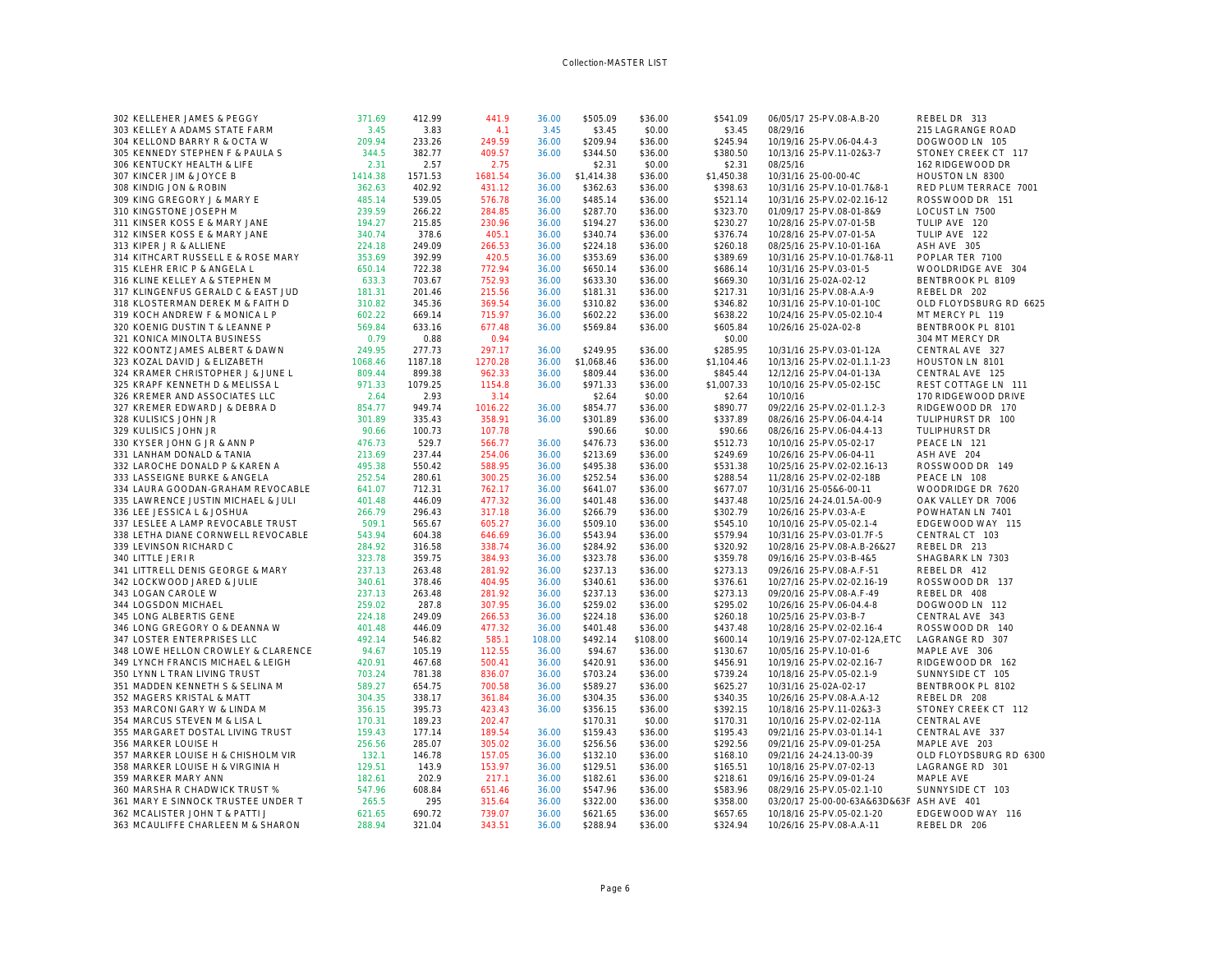| 364 MCAULIFFE CHARLES D & CECILIA                         | 420.91           | 467.68           | 500.41           | 36.00          | \$420.91             | \$36.00            | \$456.91             | 10/26/16 25-PV.04-03-2                             | WOOLDRIDGE AVE 305                    |
|-----------------------------------------------------------|------------------|------------------|------------------|----------------|----------------------|--------------------|----------------------|----------------------------------------------------|---------------------------------------|
| 365 MCCLAIN STEPHEN S & BETHANY A                         | 828.86           | 920.96           | 985.43           | 36.00          | \$828.86             | \$36.00            | \$864.86             | 10/19/16 25-PV.02-02.16-3                          | ROSSWOOD DR 138                       |
| 366 MCINTYRE DEANNA M                                     | 207.22           | 230.24           | 246.36           | 36.00          | \$207.22             | \$36.00            | \$243.22             | 10/27/16 25-PV.05-02-14                            | MT MERCY DR 106                       |
| 367 MCKAY RICHARD N & NATHALIE B                          | 502.5            | 558.33           | 597.42           | 36.00          | \$502.50             | \$36.00            | \$538.50             | 10/31/16 25-05&6-00-18                             | WOODRIDGE DR 7607                     |
| 368 MCKINNEY DAVID BRUCE                                  | 207.22           | 230.24           | 246.36           | 36.00          | \$252.03             | \$36.00            | \$288.03             | 02/14/17 25-PV.09-02-9&10                          | MAPLE AVE 317                         |
| 369 MCKINNEY MARTIN                                       | 317.3            | 352.56           | 377.23           | 36.00          | \$317.30             | \$36.00            | \$353.30             | 10/25/16 25-PV.10-01-11                            | OLD FLOYDSBURG RD 6617                |
| 370 MCMAHAN CAROL L                                       | 97.13            | 107.93           | 115.48           |                | \$107.97             | \$0.00             | \$107.97             | 12/01/16 25-PV.04-01.1-9                           | CENTRAL AVE                           |
| 371 MCMAHAN CAROL L                                       | 580.33           | 644.82           | 689.95           | 36.00          | \$644.82             | \$36.00            | \$680.82             | 12/01/16 25-PV.04-01.1-6                           | MT MERCY DR 326                       |
| 372 MCMAHAN JOSEPH B & SHEA ANGELI                        | 249.95           | 277.73           | 297.17           | 36.00          | \$249.95             | \$36.00            | \$285.95             | 10/10/16 25-PV.06-04-16                            | OLD FOREST RD 120                     |
| 373 MCMEANS JASON M                                       | 129.51           | 143.9            | 153.97           |                | \$129.51             | \$0.00             | \$129.51             | 09/21/16 25-PV.02-01.1.1-13                        | ROLLINGTON RD 107                     |
| 374 MCMEANS JASON M                                       | 129.51           | 143.9            | 153.97           |                | \$129.51             | \$0.00             | \$129.51             | 09/21/16 25-PV.02-01.1.1-12                        | ROLLINGTON RD 109                     |
| 375 MCNULTY CHRISTOPHER C & NATALI                        | 1036.08          | 1151.2           | 1231.78          | 36.00          | \$1,036.08           | \$36.00            | \$1,072.08           | 10/28/16 25-PV.11-01-10                            | OLD FOREST RD 110                     |
| 376 MCWILLIAMS JAMES L & LYNDA                            | 200.87           | 223.19           | 238.81           | 36.00          | \$200.87             | \$36.00            | \$236.87             | 08/24/16 25-PV.06-04.4-2                           | DOGWOOD LN 103                        |
| 377 MCWILLIAMS JOE W & SHARON U                           | 314.84           | 349.82           | 374.31           | 36.00          | \$314.84             | \$36.00            | \$350.84             | 10/31/16 25-PV.06-04.4-6                           | DOGWOOD LN 111                        |
| 378 MCWILLIAMS MATILDA C &                                | 310.82           | 345.36           | 369.54           | 36.00          | \$310.82             | \$36.00            | \$346.82             | 08/24/16 25-PV.06-04.4-4                           | DOGWOOD LN 107                        |
| 379 MEFFORD GARY                                          | 247.36           | 274.85           | 294.09           | 36.00          | \$247.36             | \$36.00            | \$283.36             | 10/26/16 25-PV.01-01-13D                           | ROLLINGTON RD 114                     |
| 380 MEFFORD GARY                                          | 77.71            | 86.34            | 92.38            | 36.00          | \$77.71              | \$36.00            | \$113.71             | 10/26/16 25-PV.01-01-13A&13B                       | HWY 22 7918                           |
| 381 MEFFORD MARGARET E                                    | 160.72           | 178.58           | 191.08           | 36.00          | \$160.72             | \$36.00            | \$196.72             | 08/26/16 25-PV.01-01-1A&1B                         | W HWY 22 7708 & 7710                  |
| 382 MEREDITH BRIAN S & FORMAN SEMR                        | 299.17           | 332.41           | 355.68           | 36.00          | \$299.17             | \$36.00            | \$335.17             | 09/21/16 25-PV.08-A.A-8                            | COLONEL WAY 415                       |
| 383 MEYER GERALD L & CATHERINE J                          | 485.66           | 539.63           | 577.4            | 36.00          | \$485.66             | \$36.00            | \$521.66             | 09/21/16 25-PV.05-02-5                             | MT MERCY DR 220                       |
| 384 MILES LONNIE LEE                                      | 23.44            | 26.05            | 27.87            | 36.00          | \$23.44              | \$36.00            | \$59.44              | 10/18/16 25-PV.08-01-11                            | <b>LOCUST LN 7504</b>                 |
| 385 MILLER W BRADY & LINDA K                              | 537.47           | 597.19           | 638.99           | 36.00          | \$537.47             | \$36.00            | \$573.47             | 10/25/16 25-PV.05-01.2-1                           | CASTLEWOOD DR 104                     |
| 386 MINNIS GERALD L & LESLIE M                            | 321.31           | 357.02           | 382.01           | 36.00          | \$321.31             | \$36.00            | \$357.31             | 10/28/16 25-PV.03-A-D                              | POWHATAN LN 7409                      |
| 387 MINOGUE INVESTMENTS LLC                               | 252.54           | 280.61           | 300.25           | 36.00          | \$300.25             | \$36.00            | \$336.25             | 12/19/16 25-PV.07-01-15                            | W HWY 146 217                         |
| 388 MINTMAN LAWRENCE S & JENNIFER                         | 867.72           | 964.13           | 1031.62          | 36.00          | \$867.72             | \$36.00            | \$903.72             | 10/26/16 25-PV.05-02.1-15                          | SUNNYSIDE CT 106                      |
| 389 MITCHELL GERALD F & SUSAN C                           | 453.29           | 503.65           | 538.91           | 36.00          | \$453.29             | \$36.00            | \$489.29             | 09/21/16 25-PV.07-02-2C                            | MAPLE AVE 116                         |
| 390 MONTGOMERY ANN LOUISE                                 | 211.23           | 234.7            | 251.13           | 36.00          | \$211.23             | \$36.00            | \$247.23             | 10/31/16 25-PV.08-A.C-40                           | COLONEL WAY 402                       |
| 391 MONTGOMERY MALARIE ANN                                | 305.64           | 339.6            | 363.38           | 36.00          | \$305.64             | \$36.00            | \$341.64             | 10/24/16 25-PV.07-01-2                             | TULIP AVE 108                         |
| 392 MORGAN JOHN D & V KAY                                 | 518.04<br>348.38 | 575.6<br>387.09  | 615.89<br>414.19 | 36.00<br>36.00 | \$518.04<br>\$348.38 | \$36.00<br>\$36.00 | \$554.04<br>\$384.38 | 10/28/16 25-05&6-00-21                             | WOODRIDGE DR 7601<br>RIDGEWOOD DR 177 |
| 393 MORRIS KENNETH L JR & ANN M                           |                  |                  | 782.34           | 36.00          | \$658.04             |                    | \$694.04             | 10/13/16 25-PV.02-01.1.2-7                         | WOOLDRIDGE PLACE 102                  |
| 394 MORRIS RONALD C & KAREN D                             | 658.04<br>233.12 | 731.16<br>259.02 | 277.15           | 36.00          | \$233.12             | \$36.00<br>\$36.00 | \$269.12             | 10/13/16 25-PV.04-03.1-5                           | TULIP AVE 117                         |
| 395 MOSTELLER CHAD & SARAH<br>396 MRC CONSTRUCTION CO INC | 62.81            | 69.79            | 74.68            |                | \$62.81              | \$0.00             | \$62.81              | 10/31/16 25-PV.07-02-8B<br>10/10/16 25-PV.08-A.A-5 | COLONEL WAY 409                       |
| 397 MURPHY MICHAEL A & THERESA L                          | 666.98           | 741.09           | 792.96           | 36.00          | \$808.90             | \$36.00            | \$844.90             | 03/08/17 25-PV.02-01-2D                            | REST COTTAGE LN 157                   |
| 398 MURPHY THOMAS D II                                    | 317.3            | 352.56           | 377.23           | 36.00          | \$377.23             | \$36.00            | \$413.23             | 12/08/16 25-PV.07-01-6                             | TULIP AVE 124                         |
| 399 MYERS ISSAC J II                                      | 654.03           | 726.7            | 777.56           | 36.00          | \$654.03             | \$36.00            | \$690.03             | 10/26/16 25-PV.05-02.1-14                          | SUNNYSIDE CT 104                      |
| 400 NAÏVE JENNIFER L                                      | 1081.41          | 1201.57          | 1285.67          | 36.00          | \$1,081.41           | \$36.00            | \$1,117.41           | 10/31/16 25-PV.02-01.1.1-16                        | ROLLINGTON RD 7803                    |
| 401 NEC FINANCIAL SERVICES LLC                            | 14.37            | 15.96            | 17.08            |                | \$14.37              | \$0.00             | \$14.37              | 10/13/16                                           | 304 MOUNT MERCY DR                    |
| 402 NELSON EDWARD E IV & JACINTA                          | 815.91           | 906.57           | 970.03           | 36.00          | \$815.91             | \$36.00            | \$851.91             | 10/31/16 25-PV.02-01.1.1-17                        | ROLLINGTON RD 7807                    |
| 403 NEMETH NANCY D                                        | 259.02           | 287.8            | 307.95           | 36.00          | \$259.02             | \$36.00            | \$295.02             | 08/29/16 25-PV.02-02-11                            | CENTRAL AVE 318                       |
| 404 NEMETH NANCY D                                        | 405.5            | 450.55           | 482.09           | 36.00          | \$405.50             | \$36.00            | \$441.50             | 08/29/16 25-PV.03-01-11                            | CENTRAL AVE 319                       |
| 405 NEMETH NANCY S                                        | 207.22           | 230.24           | 246.36           | 36.00          | \$207.22             | \$36.00            | \$243.22             | 08/24/16 25-PV.03-01-10                            | CENTRAL AVE 317                       |
| 406 NEMETH NANCY S                                        | 38.85            | 43.17            | 46.19            | 36.00          | \$38.85              | \$36.00            | \$74.85              | 08/29/16 25-PV.03-01-9                             | CENTRAL AVE 315                       |
| 407 NEVINS MARGERY A                                      | 114.1            | 126.78           | 135.65           | 36.00          | \$114.10             | \$36.00            | \$150.10             | 08/31/16 25-PV.09-02.5-5                           | OLD FLOYDSBURG RD 6517                |
| 408 NEWSON GARRY M & CHRISTINA M                          | 301.89           | 335.43           | 358.91           | 36.00          | \$301.89             | \$36.00            | \$337.89             | 08/31/16 25-PV.11-02&3-1                           | STONEY CREEK CT 108                   |
| 409 NICAISE STEVEN G & CAROLYN J                          | 352.91           | 392.13           | 419.58           | 36.00          | \$352.91             | \$36.00            | \$388.91             | 10/31/16 25-PV.03-A-A                              | POWHATAN LN 7400                      |
| 410 NICHOLS BERTRAM L & DOROTHY J                         | 401.48           | 446.09           | 477.32           | 36.00          | \$401.48             | \$36.00            | \$437.48             | 10/31/16 24-24.06-00-16                            | W HWY 146 6809                        |
| 411 NOFFKE JONATHAN L & MARGARET                          | 207.22           | 230.24           | 246.36           | 36.00          | \$207.22             | \$36.00            | \$243.22             | 10/31/16 25-PV.02-02-15                            | CENTRAL AVE 218                       |
| 412 NORMAN EARL CLARK SR & JEANNE                         | 288.94           | 321.04           | 343.51           | 36.00          | \$288.94             | \$36.00            | \$324.94             | 08/29/16 25-PV.05-02-12                            | MT MERCY DR 112                       |
| 413 NORTON CMA PEWEE VALLEY                               | 5.26             | 5.84             | 6.25             |                | \$5.58               | \$0.00             | \$5.58               | 11/28/16                                           | 304 MT MERCY DRIVE                    |
| 414 NORTON PROPERTIES INC                                 | $\overline{0}$   | $\circ$          | $\overline{0}$   | 36.00          | \$0.00               | \$36.00            | \$36.00              | 10/13/16 25-PV.04-01-6                             | MT MERCY DR 304                       |
| 415 O'BRYAN ROBIN STEWART                                 | 388.53           | 431.7            | 461.92           | 36.00          | \$388.53             | \$36.00            | \$424.53             | 08/26/16 25-PV.11-02&3-6                           | STONEY CREEK CT 118                   |
| 416 O'CONNOR CARRIE D                                     | 407.96           | 453.29           | 485.02           | 36.00          | \$453.29             | \$36.00            | \$489.29             | 10/13/16 25-PV.02-02.16-5                          | ROSSWOOD DR 142                       |
| 417 O'DONOGHUE DONALD A & DOMINICA                        | 385.29           | 428.1            | 458.07           | 36.00          | \$385.29             | \$36.00            | \$421.29             | 10/31/16 25-PV.10-01.7&8-6                         | OAK TERRACE 7104                      |
| 418 OGDEN JOHN A                                          | 9.07             | 10.07            | 10.78            |                | \$9.07               | \$0.00             | \$9.07               | 10/13/16 25-PV.03-01-7A                            | CENTRAL AVE                           |
| 419 OGDEN JOHN A & RUBY D                                 | 203.46           | 226.07           | 241.89           | 36.00          | \$203.46             | \$36.00            | \$239.46             | 10/13/16 25-PV.03-01-7B                            | CENTRAL AVE 309                       |
| 420 OLSON JOHN W & JERRE G                                | 347.22           | 385.8            | 412.8            | 36.00          | \$347.22             | \$36.00            | \$383.22             | 09/20/16 25-PV.02-02.16-20                         | ROSSWOOD DR 135                       |
| 421 OTT CINDY L & JEFFREY D                               | 284.92           | 316.58           | 338.74           | 36.00          | \$284.92             |                    | \$284.92             | 10/31/16 24-24.01.5A-00-10                         | OAK VALLEY DR 7008                    |
| 422 PALMER BRADFORD T & PATRICIA G                        | 755.17           | 839.08           | 897.82           | 36.00          | \$755.17             | \$36.00            | \$791.17             | 10/24/16 25-PV.05-02-13A                           | MT MERCY DR 108                       |
| 423 PARKER JOHN B JR & CAROL B                            | 595.75           | 661.94           | 708.28           | 36.00          | \$595.75             | \$36.00            | \$631.75             | 10/31/16 25-PV.04-01.1-7                           | MT MERCY DR 324                       |
| 424 PARROTT TERESA                                        | 518.04           | 575.6            | 615.89           | 36.00          | \$518.04             | \$36.00            | \$554.04             | 10/10/16 25-PV.10-01-14                            | ASH AVE 309                           |
| 425 PATIL NEIL M & HILARY B                               | 543.94           | 604.38           | 646.69           | 36.00          | \$543.94             | \$36.00            | \$579.94             | 10/25/16 25-PV.02-02.16-22                         | ROSSWOOD DR 131                       |

Page 7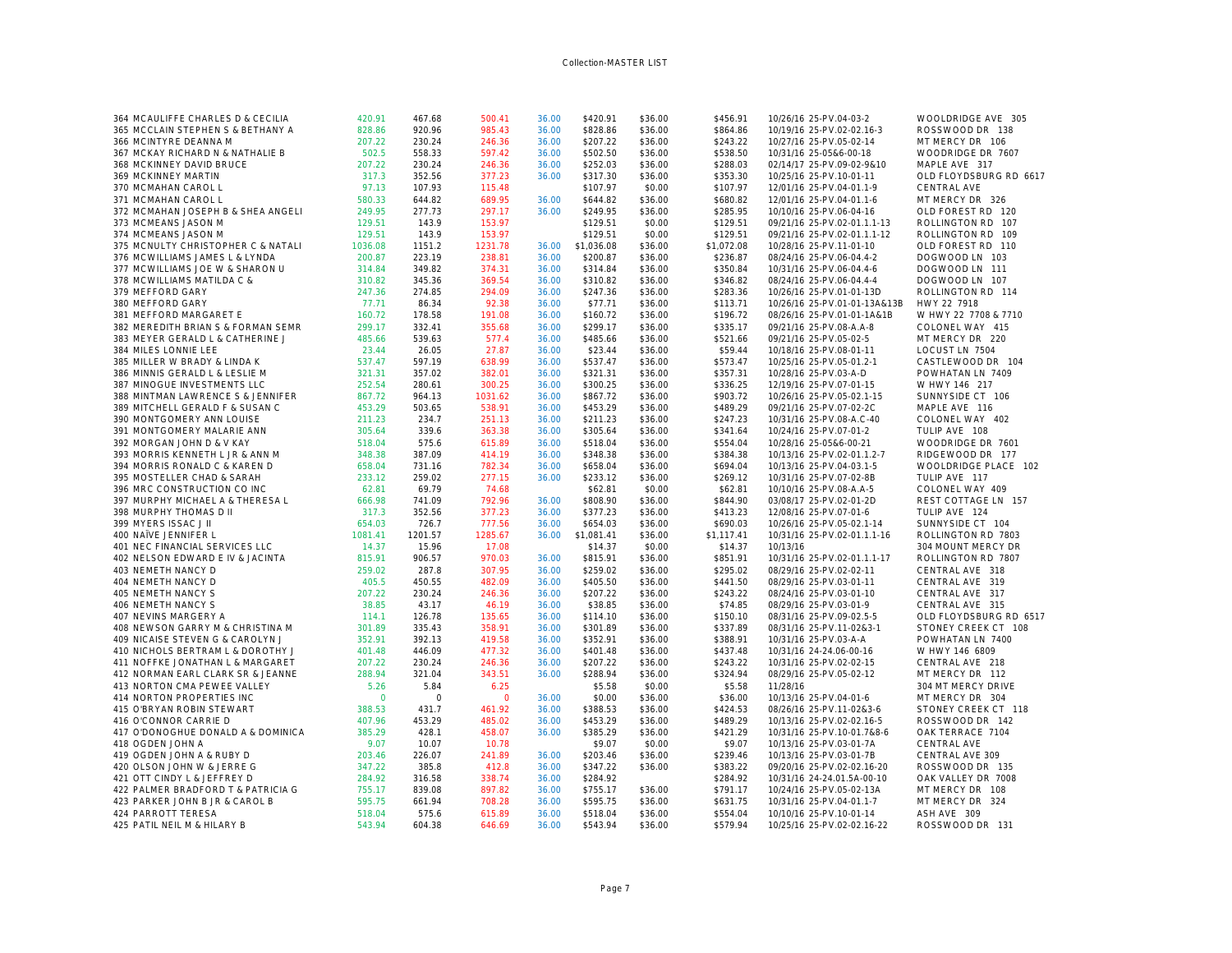| 426 PAYNE JOHN R & PATRICIA L                                            | 224.18           | 249.09           | 266.53           | 36.00  | \$224.18              | \$36.00          | \$260.18              | 09/22/16 25-PV.08-A.F-50                          | REBEL DR 410                                 |
|--------------------------------------------------------------------------|------------------|------------------|------------------|--------|-----------------------|------------------|-----------------------|---------------------------------------------------|----------------------------------------------|
| 427 PAYNE PATRICIA L & JOHN R                                            | 214.99           | 238.87           | 255.6            | 36.00  | \$214.99              | \$36.00          | \$250.99              | 09/22/16 25-PV.07-02-11                           | TULIP AVE 107                                |
| 428 PEARMAN SHANNON                                                      | 388.53           | 431.7            | 461.92           | 36.00  | \$388.53              | \$36.00          |                       | \$424.53 10/31/2016 8 25-PV.10-01-17A             | ELM AVE 307                                  |
| 429 PERKINS DANIEL M                                                     | 97.13            | 107.93           | 115.48           |        | \$97.13               | \$0.00           | \$97.13               | 10/24/16 25-PV.05-01.2-3B                         | REST COTTAGE RD                              |
| 430 PERKINS DANIEL M & LISA A                                            | 1191.49          | 1323.88          | 1416.55          | 36.00  | \$1,191.49            | \$36.00          | \$1,227.49            | 10/31/16 25-PV.02-01-2C                           | REST COTTAGE LN 151                          |
| 431 PETTY SAMUEL LUCAS & JESSI R                                         | 537.47           | 597.19           | 638.99           | 36.00  | \$537.47              | \$36.00          | \$573.47              | 10/28/16 24-24.05-00-12D                          | WOOLDRIDGE AVE 327                           |
| 432 PEWEE VALLEY AUTO SERVICE LLC                                        | 29.18            | 32.42            | 34.69            |        | \$29.18               | \$0.00           | \$29.18               | 10/05/16                                          | 406 CENTRAL AVE                              |
| 433 PEWEE VALLEY BAPTIST TEMPLE                                          | $\mathbf{0}$     | $\circ$          | $\overline{0}$   | 180.00 | \$0.00                | \$180.00         | \$180.00              | 08/31/16 25-PV.10-01-12                           | ASH AVE 331                                  |
| 434 PEWEE VALLEY CEMETERY CO                                             | $\mathbf{O}$     | $\circ$          | $\overline{0}$   | 288.00 | \$0.00                | \$288.00         | \$288.00              | 08/31/16 25-00-00-65                              | OLD FLOYDSBURG RD                            |
| 435 PEWEE VALLEY FIRE PROTECTION                                         | $\mathbf{O}$     | $\circ$          | $\overline{0}$   | 144.00 | \$0.00                | \$144.00         | \$144.00              | 09/23/16 25-00-00-20                              | FOLEY AVE                                    |
| 436 PEWEE VALLEY PRESBYTERIAN                                            | $\mathbf{O}$     | $\circ$          | $\overline{0}$   | 36.00  | \$0.00                | \$36.00          | \$36.00               | 10/28/16 25-PV.04-01-13B                          | CENTRAL AVE 121                              |
| 437 PEWEE VALLEY PRESBYTERIAN                                            | $\Omega$         | $\Omega$         | $\overline{0}$   | 396.00 | \$0.00                | \$396.00         | \$396.00              | 11/14/16 25-PV.04-01-11&12                        | CENTRAL AVE 119                              |
| 438 PEWEE VALLEY TOWN HALL                                               | $\mathbf{0}$     | $\circ$          | $\overline{0}$   | 36.00  | \$0.00                | \$36.00          | \$36.00               | 09/21/16 25-PV.04-01-4                            | MT MERCY DR 312                              |
| 439 PHILLIPS AARON L & JESSICA W                                         | 207.22           | 230.24           | 246.36           | 36.00  | \$207.22              | \$36.00          | \$243.22              | 12/12/16 25-PV.08-01-15A                          | LOCUST LN 7608                               |
| 440 PHIPPS JASON D                                                       | 285.57           | 317.3            | 339.51           | 36.00  | \$285.57              | \$36.00          | \$321.57              | 12/12/16 25-PV.09-02-11                           | MAPLE AVE 315                                |
| 441 PIAZZA ROGER & MELODY A                                              | 517.39           | 574.88           | 615.12           | 36.00  | \$517.39              | \$36.00          | \$553.39              | 10/19/16 25-PV.03-B-2                             | WOOLDRIDGE AVE 334                           |
| 442 PIAZZA THOMAS & MELODY                                               | 106.85           | 118.72           | 127.03           | 0.00   | \$106.85              | \$0.00           | \$106.85              | 10/27/16 25-PV.03-B-1                             | WOOLDRIDGE AVE                               |
| 443 PIPER CHRISTOPHER & ELIZABETH                                        | 292.69           | 325.21           | 347.98           | 36.00  | \$292.69              | \$36.00          | \$328.69              | 10/31/16 25-PV.08-A.B-31&32B                      | REBEL DR 205                                 |
| 444 PIPER WILLIE A ET AL                                                 | 304.35           | 338.17           | 361.84           | 36.00  | \$385.50              | \$36.00          | \$421.50              | 01/01/22 25-PV.11-01-4C                           | OLD FLOYDSBURG RD 7003                       |
| 445 PISANO M MICHELE                                                     | 407.96           | 453.29           | 485.02           | 36.00  | \$407.96              | \$36.00          | \$443.96              | 10/10/16 25-PV.07-01-9B                           | ASH AVE 115                                  |
| 446 PLEASANTS DONALD A & MASSEY SU                                       | 768.12           | 853.47           | 913.21           | 36.00  | \$768.12              | \$36.00          | \$804.12              | 10/13/16 25-PV.02-01.1.1-22                       | ROLLINGTON RD 7909                           |
| 447 PORTER STUART H & ANNIE H                                            | 580.33           | 644.82           | 689.95           | 36.00  | \$580.33              | \$36.00          | \$616.33              | 10/25/16 25-PV.02-02-17B                          | PEACE LN 126                                 |
| 448 POWERS ELECTRIC & PLUMBING CO                                        | 1.52             | 1.69             | 1.81             |        | \$1.52                | \$0.00           | \$1.52                | 08/29/16                                          | 7016 W HWY 22                                |
| 449 POWERS ELLSWORTH J & EMMA J                                          | 353.69           | 392.99           | 420.5            | 36.00  | \$353.69              | \$36.00          | \$389.69              | 08/29/16 24-24.06-00-14B                          | W HWY 22 7016                                |
| 450 POWERS ELLSWORTH J & EMMA JEAN                                       | 103.61           | 115.12           | 123.18           | 36.00  | \$103.61              | \$36.00          | \$139.61              | 08/29/16 24-24.06-00-14A                          | W HWY 22 7100                                |
| 451 PRICE J B & FREDDIE G                                                | 263.03           | 292.26           | 312.72           | 36.00  | \$263.03              | \$36.00          | \$299.03              | 09/21/16 25-PV.06-04.4-1                          | DOGWOOD LN 101                               |
| 452 PRICE MARK                                                           | 815.91           | 906.57           | 970.03           | 36.00  | \$815.91              | \$36.00          | \$851.91              | 10/05/16 25-PV.02-01.1.1-18                       | ROLLINGTON RD 7809                           |
| 453 PRICE MARK W                                                         | 168.36           | 187.07           | 200.16           | 36.00  | \$168.36              | \$36.00          | \$204.36              | 10/05/16 25-PV.02-01.1.2-4                        | RIDGEWOOD DR 172                             |
| 454 PRICE SHAWN L & RONEKA L                                             | 819.8            | 910.89           | 974.65           | 36.00  | \$819.80              | \$36.00          | \$855.80              | 10/31/16 24-24.05-00-12U                          | WOOLDRIDGE AVE 329                           |
| 455 PRICE SIDNEY & BETTY S                                               | 526.59           | 585.1            | 626.05           | 36.00  | \$526.59              | \$36.00          | \$562.59              | 09/21/16 25-PV.05-02.10-1                         | MT MERCY PL 101                              |
| 456 PUNNETT MICHAEL A                                                    | 468.83           | 520.92           | 557.38           | 36.00  | \$468.83              | \$36.00          | \$504.83              | 10/25/16 25-PV.07-02-2B                           | MAPLE AVE 114                                |
| 457 RADEMAKER STEVEN L & EMILY M                                         | 584.09           | 648.99           | 694.42           | 36.00  | \$584.09              | \$36.00          | \$620.09              | 10/26/16 25-05&6-00-9                             | WOODRIDGE DR 7616                            |
| 458 RADER WILLIAM B & LESLIE                                             | 744.68           | 827.43           | 885.34           | 36.00  | \$744.68              | \$36.00          | \$780.68              | 10/25/16 25-PV.05-02.1-6                          | SEDLEY CT 111                                |
| 459 RAY ELIZABETH A                                                      | 213.69           | 237.44           | 254.06           | 36.00  | \$213.69              | \$36.00          | \$249.69              | 10/24/16 25-PV.09-01-22                           | MAPLE AVE 211                                |
| 460 RAY MICHELE                                                          | 514.8            | 572              | 612.04           | 36.00  | \$514.80              | \$36.00          | \$550.80              | 08/26/16 25-PV.02-01.1.2-5                        | RIDGEWOOD DR 174                             |
| 461 READ THOMAS M & PATTIE B                                             | 647.55           | 719.5            | 769.87           | 36.00  | \$647.55              | \$36.00          | \$683.55              | 10/24/16 25-PV.05-02.1-5                          | EDGEWOOD WAY 113                             |
| 462 REDELBERGER SUEANN L &                                               | 475.3            | 528.11           | 565.08           | 36.00  | \$475.30              | \$36.00          | \$511.30              | 10/26/16 25-PV.02-02.16-1                         | ROSSWOOD DR 132                              |
| 463 REEDER CHRISTOPHER J & SUSAN H                                       | 595.75           | 661.94           | 708.28           | 36.00  | \$595.75              | \$36.00          | \$631.75              | 10/25/16 25-PV.02-01.1.2-6                        | RIDGEWOOD DR 176                             |
| 464 REENTS SCOTT & DONNA                                                 | 646.9            | 718.78           | 769.1            | 36.00  | \$646.90              | \$36.00          | \$682.90              | 10/31/16 25-PV.05-02-13                           | REST COTTAGE LN 91                           |
| 465 REID BRYAN S & JERI R                                                | 155.41           | 172.68           | 184.77           | 36.00  | \$155.41              | \$36.00          | \$191.41              | 09/16/16 25-PV.03-01.14-3                         | CENTRAL AVE                                  |
| 466 REID'S MECHANICAL COMPANY                                            | 5.52             | 6.13             | 6.56             |        | \$5.52                | \$0.00           | \$5.52                | 09/16/16                                          | 7303 SHAGBARK LANE                           |
| 467 REINERT CHARLES J & MILDRED                                          | 250.08           | 277.87           | 297.32           | 36.00  | \$250.08              | \$36.00          | \$286.08              | 10/18/16 25-PV.11-01-9                            | OLD FOREST RD 109                            |
| 468 REINHARDT VIVIEN L                                                   | 250.08           | 277.87           | 297.32           | 36.00  | \$250.08              | \$36.00          | \$286.08              | 09/21/16 25-PV.10-01-14A                          | ASH AVE 315                                  |
| 469 RHF, LLC                                                             | 647.55           | 719.5            | 769.87           | 252.00 | \$647.55              |                  | \$647.55              | 10/31/16 25-PV.10-01-13                           | ASH AVE 317                                  |
| 470 RICHARDSON GUY G & LADONNA L                                         | 340.74           | 378.6            | 405.1            | 36.00  | \$340.74              | \$36.00          | \$376.74              | 10/31/16 24-24.06.16A-00-5                        | SHADOWOOD LN 7312                            |
| 471 RINGO CHAD A & HOLLY K                                               | 222.76           | 247.51           | 264.83           | 36.00  | \$222.76              | \$36.00          | \$258.76              | 10/25/16 25-PV.08-A.E-58                          | REBEL DR 413                                 |
| 472 ROBBINS WALTER H JR & DORIS                                          | 288.94           | 321.04           | 343.51           | 36.00  | \$288.94              | \$36.00          | \$324.94              | 10/19/16 25-PV.10-01.7&8-8                        | POPLAR TER 7103                              |
| 473 ROBERT E TANSELLE LIVING TRUST                                       | 252.54           | 280.61           | 300.25           | 36.00  | \$306.28              | \$36.00          | \$342.28              | 03/30/17 25-PV.07-02-2A                           | MAPLE AVE 118                                |
| 474 ROBERT S WRIGHT TRUST OF THE R                                       | 248.66           | 276.29           | 295.63           | 72.00  | \$248.66              | \$72.00          | \$320.66              | 10/24/16 25-00-00-63&63C                          | ASH AVE 8725                                 |
| 475 ROBERTS TOM JR & LORI B                                              | 926              | 1028.89          | 1100.91          | 36.00  | \$926.00              | \$36.00          | \$962.00              | 09/26/16 25-PV.02-01.1.1-20                       | ROLLINGTON RD 7905                           |
| 476 ROBINSON PAUL W & MICHELLE M                                         | 573.86           | 637.62           | 682.25           | 36.00  | \$573.86              | \$36.00          | \$609.86              | 10/26/16 25-PV.05-02.1-16                         | SEDLEY CT 108                                |
| 477 ROBINSON THOMAS W & MARY ELIZA                                       | 642.37           | 713.74           | 763.71           | 36.00  | \$642.37              | \$36.00          | \$678.37              | 10/21/16 25-PV.04-03.1-4                          | WOOLDRIDGE PLACE 100                         |
| 478 ROGERS RALPH T JR & PEGGY L                                          | 110.08           | 122.32           | 130.88           | 36.00  | \$130.88              | \$36.00          | \$166.88              | 12/08/16 25-PV.05-02-14B                          | REST COTTAGE LN 81                           |
| 479 ROGERS ROBERT C JR                                                   | 470.25           | 522.5            | 559.08           | 36.00  | \$470.25              | \$36.00          | \$506.25              | 10/26/16 25-05&6-00-8                             | WOODRIDGE DR 7614                            |
| 480 ROGERS STEVEN J & SHAMBAUGH CA                                       | 211.23           | 234.7            | 251.13           | 36.00  | \$211.23              | \$36.00          | \$247.23              | 10/31/16 25-PV.03-01.14-2                         | CENTRAL AVE 335                              |
| 481 ROSE ADAM P                                                          | 168.36           | 187.07           | 200.16           | 36.00  | \$200.16              | \$36.00          | \$236.16              | 03/14/17 25-PV.09-01-26B                          | MAPLE AVE 127                                |
| 482 ROSE GREGORY L                                                       | 40.15            | 44.61            | 47.73            | 72.00  | \$40.15               | \$72.00          | \$112.15              | 09/26/16 25-PV.09-02-11A                          | MAPLE AVE                                    |
| 483 ROSE GREGORY L                                                       | 181.31           | 201.46           | 215.56           | 36.00  | \$181.31              | \$36.00          | \$217.31              | 09/26/16 25-PV.09-02-6&7A                         | MAPLE AVE 325                                |
| 484 ROTHBALLER WILLIAM & STACEY E                                        | 651.44           | 723.82           | 774.48           | 36.00  | \$651.44              | \$36.00          | \$687.44              | 10/26/16 25-PV.02-01.1.1-11                       | ROLLINGTON RD 111                            |
| 485 ROWLAND STEVEN J & MARGUERITE                                        | 906.57           | 1007.3           | 1077.81          | 36.00  | \$906.57              | \$36.00          | \$942.57              | 09/20/16 25-PV.02-02-17A                          | PEACE LN 120                                 |
| 486 ROXIE H POTTINGER LIVING TRUST<br>487 RURAL EDUCATION ASSOCIATION OF | 38.85<br>2654.96 | 43.17<br>2949.95 | 46.19<br>3156.45 |        | \$38.85<br>\$2,654.96 | \$0.00<br>\$0.00 | \$38.85<br>\$2,654.96 | 09/22/16 24-24.12-31-5<br>09/20/16 25-00-00-77BLD | CHERRY GROVE LN 7008<br><b>FLOYDSBURG RD</b> |
|                                                                          |                  |                  |                  |        |                       |                  |                       |                                                   |                                              |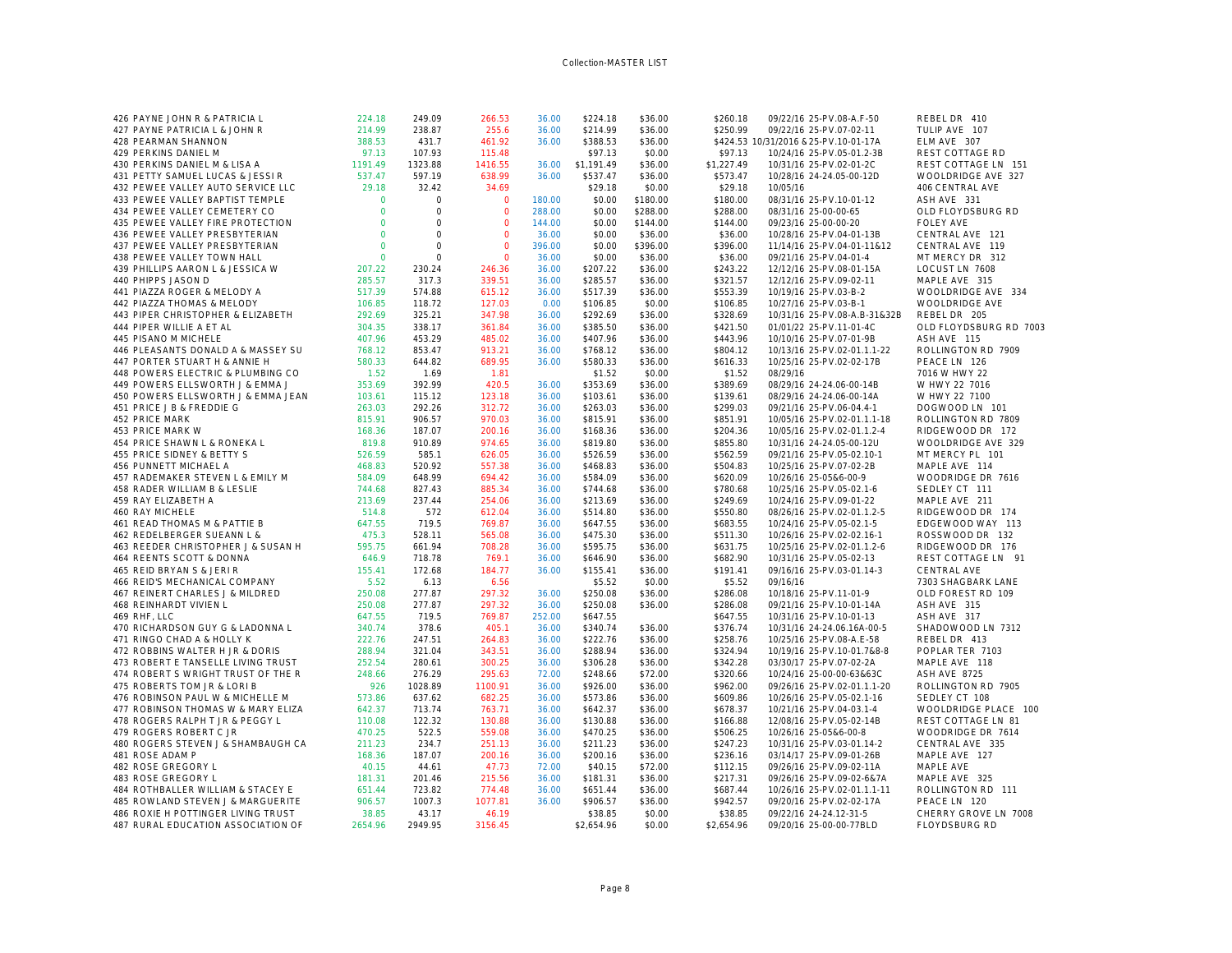| 488 RURAL EDUCATIONAL ASSOCIATION  | $\overline{0}$ | $\circ$        | $\overline{0}$ | 864.00 | \$0.00     | \$864.00 | \$864.00   | 09/20/16 25-00-00-77         | FRIENDSHIP DR 7400     |
|------------------------------------|----------------|----------------|----------------|--------|------------|----------|------------|------------------------------|------------------------|
| 489 S & R BREWER FAMILY LLC        | 466.24         | 518.04         | 554.3          | 36.00  | \$466.24   | \$36.00  | \$502.24   | 09/16/16 25-PV.02-02-10      | CENTRAL AVE 328        |
| 490 SALEM ASSEMBLY OF GOD          | $\overline{0}$ | $\circ$        | $\overline{0}$ | 180.00 | \$0.00     | \$162.00 | \$180.00   | 10/18/16 25-PV.07-01-10B     | LAGRANGE RD 209        |
| 491 SANDERS JOHN STEWARD & GLORIA  | 99.85          | 110.95         | 118.71         | 36.00  | \$104.00   | \$36.00  | \$140.00   | 09/16/16 25-PV.11-01-4A      | ASH AVE 318            |
| 492 SANDERS MARTHA D & TAYLOR HELE | 116.56         | 129.51         | 138.58         | 36.00  | \$116.56   | \$36.00  | \$152.56   | 09/23/16 25-PV.11-01-6A&6B   | OLD FLOYDSBURG RD 7101 |
| 493 SANDERSON JAMES MICHAEL &      | 768.12         | 853.47         | 913.21         | 36.00  | \$768.12   | \$36.00  | \$804.12   | 08/31/16 25-PV.02-01.1.1-21  | ROLLINGTON RD 7907     |
| 494 SARAH G FORBEY TRUSTEE         | 263.03         | 292.26         | 312.72         | 36.00  | \$263.03   | \$36.00  | \$299.03   | 10/27/16 25-PV.08-A.C-35     | COLONEL WAY 412        |
| 495 SASSE NATHAN M & MISTY D       | 239.59         | 266.22         | 284.85         | 36.00  | \$239.59   | \$36.00  | \$275.59   | 10/24/16 25-PV.09-01-26A     | MAPLE AVE 129          |
| 496 SCANNELL RODNEY J & SUZANNE L  | 279.87         | 310.97         | 332.74         | 36.00  | \$279.87   | \$36.00  | \$315.87   | 10/31/16 25-PV.10-01-16G     | ELM AVE 207            |
| 497 SCHILLING SALLY T              | 181.31         | 201.46         | 215.56         | 36.00  | \$219.90   | \$36.00  | \$255.90   | 03/30/17 25-02A-01-4         | HOUSTON LN 8104        |
| 498 SCHILLING SALLY T              | 77.71          | 86.34          | 92.38          |        | \$94.23    | \$0.00   | \$94.23    | 03/30/17 25-02A-01-3         | HOUSTON LN 8102        |
| 499 SCHILLING SALLY T              | 275.99         | 306.65         | 328.12         | 36.00  | \$275.99   | \$36.00  | \$311.99   | 10/31/16 25-02A-01-1         | ROLLINGTON RD 8005     |
| 500 SCHMITT ROBERT E & VIRGINIA A  | 250.08         | 277.87         | 297.32         | 36.00  | \$250.08   | \$36.00  | \$286.08   | 10/20/16 25-PV.08-A.C-34     | COLONEL WAY 414        |
| 501 SCHROERING JEFFREY L & RAENELL | 367.81         | 408.68         | 437.28         | 36.00  | \$367.81   | \$36.00  | \$403.81   | 10/19/16 24-24.06.16A-00-3   | SHADOWOOD LN 7309      |
| 502 SCHULTZ SHAUN M & SUSAN M      | 187.79         | 208.66         | 223.26         | 36.00  | \$187.79   | \$36.00  | \$223.79   | 10/31/16 25-PV.09-02.5-6     | OLD FLOYDSBURG RD 6515 |
| 503 SCHULZ SANDRA L                | 250.08         | 277.87         | 297.32         | 36.00  | \$250.08   | \$36.00  | \$286.08   | 10/31/16 24-24.01.5A-00-1    | OAK VALLEY DR 7011     |
| 504 SEADLER ANTHONY E & DEBRA A    | 453.29         | 503.65         | 538.91         | 36.00  | \$453.29   | \$36.00  | \$489.29   | 10/31/16 24-24.06-00-15      | W HWY 146 6813         |
| 505 SEADLER CHAD A & STEPHANIE A   | 103.61         | 115.12         | 123.18         | 36.00  | \$123.18   | \$36.00  | \$159.18   | 01/09/17 25-PV.10-01-17D     | ELM AVE 309            |
| 506 SEARCY RAY ALLEN               | 146.48         | 162.75         | 174.14         | 36.00  | \$146.48   | \$36.00  | \$182.48   | 10/27/16 25-PV.01-01-10      | ROLLINGTON RD 128      |
| 507 SEARS ANDREW C & ROSE MARY     | 498.61         | 554.02         | 592.8          | 36.00  | \$498.61   | \$36.00  | \$534.61   | 10/31/16 25-02A-01-6         | HOUSTON LN 8108        |
| 508 SEDORIS HERSCHEL B III & BELIN | 572.43         | 636.04         | 680.56         | 36.00  | \$572.43   | \$36.00  | \$608.43   | 10/24/16 25-PV.05-02.1-2     | EDGEWOOD WAY 119       |
| 509 SEITZ MICHELLE & SCHIPPERT     | 323.78         | 359.75         | 384.93         | 36.00  | \$323.78   | \$36.00  | \$359.78   | 10/24/16 25-PV.10-01-5       | MAPLE AVE 304          |
| 510 SEVENTH DAY ADVENTIST CHURCH   | $\overline{0}$ | $\overline{0}$ | $\overline{0}$ | 396.00 | \$0.00     | \$396.00 | \$396.00   | 10/19/16 25-PV.06-04-1A&2A   | LAGRANGE RD 103 W      |
| 511 SEVERANCE MICHAEL L & TERRY H  | 483.2          | 536.89         | 574.47         | 36.00  | \$483.20   | \$36.00  | \$519.20   | 10/27/16 25-PV.05-02.10-6    | MT MERCY PL 126        |
| 512 SEWELL DONALD J & DELORIS S    | 395.14         | 439.04         | 469.77         | 36.00  | \$395.14   | \$36.00  | \$431.14   | 10/31/16 25-PV.11-02&3-8     | STONEY CREEK CT 115    |
| 513 SF REAL ESTATE SERVICES LLC    | 157.48         | 174.98         | 187.23         | 36.00  | \$157.48   | \$36.00  | \$193.48   | 09/16/16 25-PV.01-01-8       | ROLLINGTON RD 132      |
| 514 SHEARON DAVID & TERESA         | 686.4          | 762.67         | 816.06         | 36.00  | \$686.40   | \$36.00  | \$722.40   | 08/29/16 25-PV.10-01-17F&17G | ELM AVE 309 1/2        |
| 515 SHELBY HAMMILL                 | 401.48         | 446.09         | 477.32         | 36.00  | \$401.48   | \$36.00  | \$437.48   | 10/31/16 24-24.06.16A-00-6   | SHADOWOOD LN 7308      |
| 516 SHERMAN J RUSH & ANNE M        | 239.59         | 266.22         | 284.85         | 36.00  | \$239.59   | \$36.00  | \$275.59   | 10/21/16 25-PV.10-01-17B     | ELM AVE 303            |
| 517 SHERMAN MICHAEL C & THERESE F  | 556.89         | 618.77         | 662.08         | 36.00  | \$556.89   | \$36.00  | \$592.89   | 10/31/16 25-05&6-00-20       | WOODRIDGE DR 7603      |
| 518 SHERRY MCCARSON FIELDS REVOCAB | 1223.87        | 1359.86        | 1455.04        | 36.00  | \$1,223.87 | \$36.00  | \$1,259.87 | 10/31/16 25-PV.02-01.1.1-19  | ROLLINGTON RD 7901     |
| 519 SHERWOOD KENNETH L & GLORIA L  | 647.55         | 719.5          | 769.87         | 36.00  | \$647.55   | \$36.00  | \$683.55   | 10/25/16 25-PV.05-02-15A     | REST COTTAGE RD 101    |
| 520 SHIELDS DALE FINN              | 140            | 155.56         | 166.44         | 36.00  | \$140.00   | \$36.00  | \$176.00   | 08/23/16 25-PV.06-04-15      | OLD FOREST RD 122      |
| 521 SHIELDS DEAN & TERRY           | 420.91         | 467.68         | 500.41         | 36.00  | \$420.91   | \$36.00  | \$456.91   | 10/24/16 25-PV.11-02&3-9     | STONEY CREEK CT 113    |
| 522 SHREWSBURY JOHN W & GAYLE BREW | 252.54         | 280.61         | 300.25         | 36.00  | \$252.54   | \$36.00  | \$288.54   | 10/10/16 25-PV.09-01-21      | CHERRY LN 402          |
| 523 SINNOCK MARY E & LINVILLE H    | 278.45         | 309.39         | 331.04         | 36.00  | \$278.45   | \$36.00  | \$314.45   | 10/31/16 25-00-00-63B        | ASH AVE 403            |
| 524 SMIALEK PAULA CASH             | 252.54         | 280.61         | 300.25         | 36.00  | \$252.54   | \$36.00  | \$288.54   | 10/24/16 25-PV.03-01-7E      | PEACE LN 406           |
| 525 SMITH JOHN L & MARY            | 775.76         | 861.96         | 922.3          | 36.00  | \$775.76   | \$36.00  | \$811.76   | 09/21/16 25-PV.02-01-2A      | REST COTTAGE LN 143    |
| 526 SMITH KATIE S & JOHN S         | 207.22         | 230.24         | 246.36         | 36.00  | \$207.22   | \$36.00  | \$243.22   | 10/31/16 25-PV.07-01-4       | TULIP AVE 116          |
| 527 SMITH LARRY Z & JUDY R         | 84.18          | 93.54          | 100.08         |        | \$102.09   | \$0.00   | \$102.09   | 02/14/17 25-PV.08-A.D-44     | MAPLE AVE              |
| 528 SMITH LARRY Z & JUDY R         | 237.13         | 263.48         | 281.92         | 36.00  | \$237.13   | \$36.00  | \$273.13   | 10/31/16 25-PV.08-A.D-45     | MAPLE AVE 105          |
| 529 SMITH STEVEN W                 | 544.59         | 605.1          | 647.46         | 36.00  | \$544.59   | \$36.00  | \$580.59   | 10/31/16 25-PV.05-02-14A     | REST COTTAGE LN 85     |
| 530 SMUCKER FOODSERVICE INC        | 1.96           | 2.18           | 2.33           |        | \$1.96     | \$0.00   | \$1.96     | 09/22/16                     | DISTRICT 02            |
| 531 SMYTHE W RODGER III & PEGGY S  | 466.24         | 518.04         | 554.3          | 36.00  | \$466.24   | \$36.00  | \$502.24   | 09/21/16 25-05&6-00-15       | WOODRIDGE DR 7613      |
| 532 SOBCZYK WALTER L & PATRICIA A  | 922.76         | 1025.29        | 1097.06        | 36.00  | \$922.76   | \$36.00  | \$958.76   | 10/31/16 25-PV.02-01.1.1-28  | HOUSTON LN 8113        |
| 533 SPEAKER RHONDA                 | 161.89         | 179.88         | 192.47         | 36.00  | \$161.89   | \$36.00  | \$197.89   | 10/31/16 25-PV.09-02-14      | MAPLE AVE 307          |
| 534 SPIES S L & B J                | 55.82          | 62.02          | 66.36          | 36.00  | \$68.40    | \$36.00  | \$104.40   | 03/08/17 25-PV.02-02-2&3     | ROLLINGTON RD 121      |
| 535 ST JAMES EPISCOPAL CHURCH      | $\overline{0}$ | $\circ$        | $\overline{0}$ | 288.00 | \$0.00     | \$288.00 | \$288.00   | 08/29/16 25-PV.08-01-1       | LAGRANGE RD 401        |
| 536 STADER MICHELLE M & JOHN WILLI | 589.27         | 654.75         | 700.58         | 36.00  | \$589.27   | \$36.00  | \$625.27   | 10/31/16 25-PV.10-01-10B     | OLD FLOYDSBURG RD 6621 |
| 537 STATE JOHN P & DONNA M         | 159.43         | 177.14         | 189.54         | 36.00  | \$159.43   | \$36.00  | \$195.43   | 10/10/16 25-PV.09-02.5-1     | MAPLE AVE 327          |
| 538 STEINROCK JEFF & KAREN R       | 387.23         | 430.26         | 460.38         | 36.00  | \$387.23   | \$36.00  | \$423.23   | 10/28/16 24-24.06.16A-00-4   | SHADOWOOD LN 7316      |
| 539 STEPP JASON L & SARAH M        | 236.36         | 262.62         | 281            | 36.00  | \$236.36   | \$36.00  | \$272.36   | 10/27/16 25-PV.03-B-3        | WOOLDRIDGE AVE 332     |
| 540 STERLING CAPITAL INC           | 673.45         | 748.28         | 800.66         | 144.00 | \$673.45   | \$144.00 | \$817.45   | 08/29/16 25-00-00-19         | W HWY 146 7500         |
| 541 STOESS CLARENCE A & DORIS      | 146.48         | 162.75         | 174.14         | 36.00  | \$146.48   | \$36.00  | \$182.48   | 08/26/16 25-PV.09-02-15      | MAPLE AVE 305          |
| 542 STOESS CLAYTON E JR & CLAUDIA  | 893.62         | 992.91         | 1062.41        | 36.00  | \$893.62   | \$36.00  | \$929.62   | 10/24/16 25-PV.06-04-3       | LAGRANGE RD 109        |
| 543 STOESS HENRY & MARY ANN        | 133.52         | 148.36         | 158.75         | 36.00  | \$133.52   | \$36.00  | \$169.52   | 08/29/16 25-PV.01-01-13C     | W HWY 22 7712          |
| 544 STOESS JEFFREY B & LAURA ELLIS | 288.16         | 320.18         | 342.59         | 36.00  | \$288.16   | \$36.00  | \$324.16   | 10/10/16 24-24.01.5A-00-6    | OAK VALLEY DR 7001     |
| 545 STOTTS LEWIS H & BETTY JEAN    | 703.37         | 781.52         | 836.23         | 36.00  | \$703.37   | \$36.00  | \$739.37   | 10/18/16 25-PV.02-01.1.2-2   | RIDGEWOOD DR 168       |
| 546 STRANGE BLAIR P & REBECCA A    | 213.69         | 237.44         | 254.06         | 36.00  | \$213.69   | \$36.00  | \$249.69   | 10/31/16 25-PV.09-01-19      | CHERRY LN 406          |
| 547 STRICKLAND JOHN D              | 594.45         | 660.5          | 706.74         | 36.00  | \$594.45   | \$36.00  | \$630.45   | 10/31/16 25-05&6-00-10       | WOODRIDGE DR 7618      |
| <b>548 STUEDLE BETTY</b>           | 224.18         | 249.09         | 266.53         | 36.00  | \$224.18   | \$36.00  | \$260.18   | 09/21/16 25-PV.06-04-13&14   | ASH AVE 208            |
| 549 STURGEON ARTHUR T III & PAIGE  | 297.87         | 330.97         | 354.14         | 36.00  | \$297.87   | \$36.00  | \$333.87   | 11/15/16 25-PV.03-01-1A      | WOOLDRIDGE AVE 330     |
|                                    |                |                |                |        |            |          |            |                              |                        |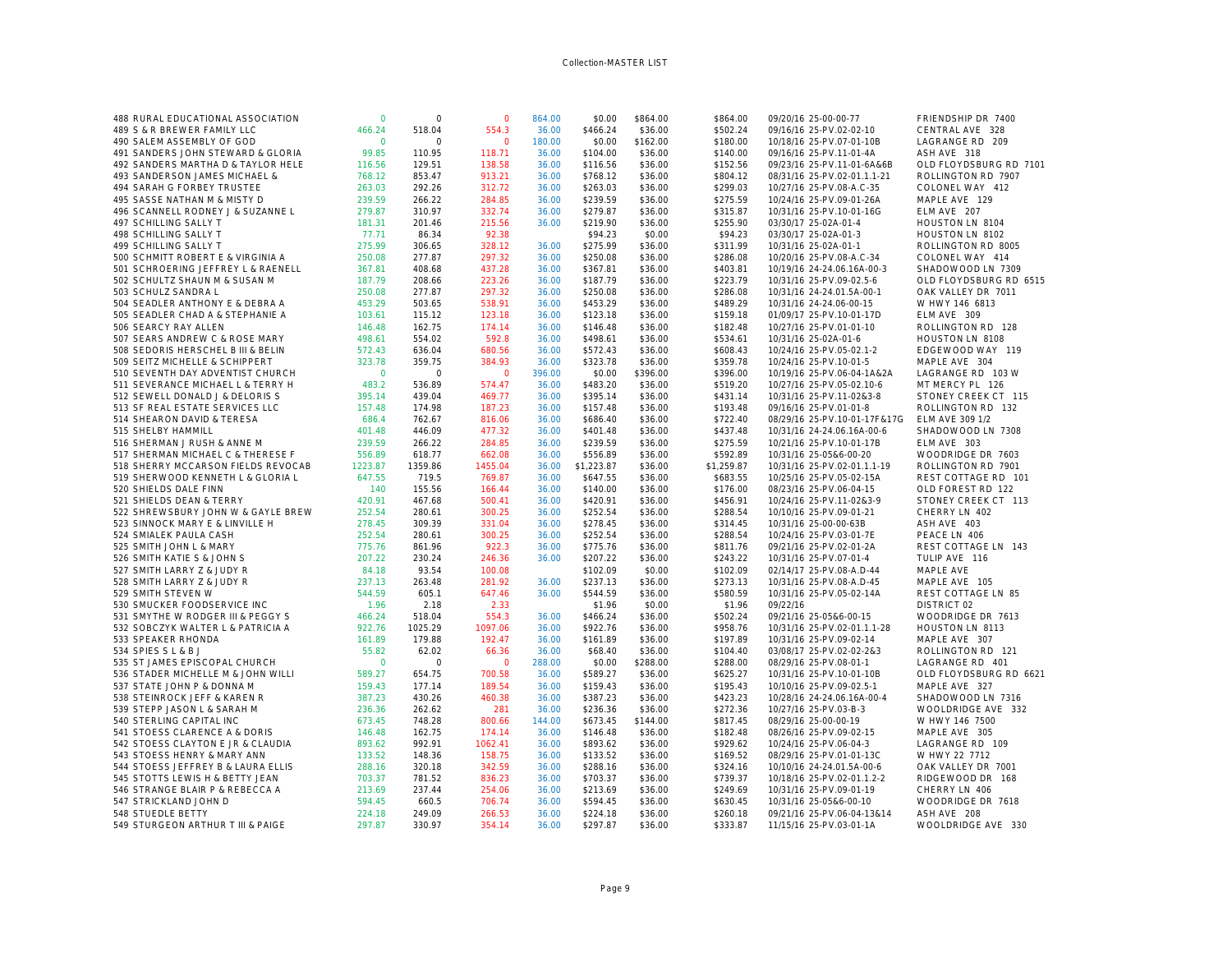| 550 SUMMERS MELISSA                | 861.24         | 956.94         | 1023.92        | 36.00   | \$861.24           | \$36.00            | \$897.24           | 08/29/16 25-PV.07-01-11A    | ASH AVE 101          |
|------------------------------------|----------------|----------------|----------------|---------|--------------------|--------------------|--------------------|-----------------------------|----------------------|
| 551 SUTER CLAYTON & TIA            | 314.06         | 348.96         | 373.38         | 36.00   | \$314.06           | \$36.00            | \$350.06           | 10/31/16 25-PV.06-04-10A    | ASH AVE 122          |
| 552 SWANN JEFFREY C                | 276.5          | 307.23         | 328.73         | 36.00   | \$276.50           | \$36.00            | \$312.50           | 10/31/16 25-PV.08-A.B-21    | REBEL DR 311         |
| 553 SWIGART DONAIL H               | 38.85          | 43.17          | 46.19          |         | \$38.85            | \$0.00             | \$38.85            | 09/21/16 24-24.12-31-6      | CHERRY GROVE LN 7010 |
| 554 SWINNEY SIDNEY A JR & KAREN H  | 256.56         | 285.07         | 305.02         | 36.00   | \$256.56           | \$36.00            | \$292.56           | 10/24/16 25-PV.07-02.1B-3   | MAPLE AVE 108        |
| 555 SWINNEY THOMAS G JR & E        | 198.28         | 220.31         | 235.73         | 36.00   | \$198.28           | \$36.00            | \$234.28           | 10/18/16 25-PV.03-B-6       | SHAGBARK LN 7300     |
| 556 SWINNIGAN STEVEN R & MARY K    | 294.64         | 327.37         | 350.29         | 36.00   | \$294.64           | \$36.00            | \$330.64           | 08/25/16 25-PV.08-A.F-48    | REBEL DR 406         |
| 557 TABLER MICHAEL L & JOY B       | 155.41         | 172.68         | 184.77         | 36.00   | \$184.77           | \$36.00            | \$220.77           | 12/30/16 25-PV.01-01-15C    | ROLLINGTON RD 110    |
| 558 TABLER MIKE L & JOY B          | 220.17         | 244.63         | 261.75         | 36.00   | \$267.01           | \$36.00            | \$303.01           | 03/20/17 25-PV.01-01-15A    | ROLLINGTON RD 110    |
| 559 TAMME BERNARD A & SUSAN STOUT  | 340.74         | 378.6          | 405.1          | 36.00   | \$340.74           | \$36.00            | \$376.74           | 10/18/16 25-PV.10-01.7&8-5  | OAK TERRACE 7106     |
| 560 TAMPLIN SARAH M &              | 348.38         | 387.09         | 414.19         | 36.00   | \$348.38           | \$36.00            | \$384.38           | 10/31/16 25-PV.02-02-12&13  | CENTRAL AVE 308      |
| 561 TANSELLE ROBIN M               | 271.97         | 302.19         | 323.34         | 36.00   | \$271.97           | \$36.00            | \$307.97           | 10/31/16 25-PV.06-04.4-5    | DOGWOOD LN 109       |
| 562 TAPP E MARIE                   | 246.2          | 273.55         | 292.7          | 36.00   | \$246.20           | \$36.00            | \$282.20           | 09/16/16 25-PV.09-01-2      | CHERRY LN 414        |
| 563 TEMPLE CORP OF THE CHURCH OF   | $\overline{0}$ | $\circ$        | $\overline{0}$ | 540.00  | \$0.00             | \$540.00           | \$540.00           | 10/18/16 24-24.05-00-12M    | W HWY 22 7118        |
| 564 TEMPLE PAMELA D                | 712.31         | 791.45         | 846.85         | 36.00   | \$712.31           | \$36.00            | \$748.31           | 10/31/16 25-PV.02-01.1.1-15 | ROLLINGTON RD 7801   |
| 565 TENHARMSEL TOBY                | 291.4          | 323.78         | 346.44         | 36.00   | \$291.40           | \$36.00            | \$327.40           | 10/28/16 25-PV.01-01-15     | ROLLINGTON RD 106    |
| 566 THE BRADLEY J & CAROL M WHETZE | 463            | 514.44         | 550.45         | 36.00   | \$463.00           | \$36.00            | \$499.00           | 10/27/16 25-PV.02-02.16-8   | RIDGEWOOD DR 165     |
| 567 THE CHURCH OF JESUS CHRIST OF  | $\Omega$       | $\Omega$       | $\Omega$       | 36.00   | \$0.00             | \$36.00            | \$36.00            | 10/18/16 24-24.05-00-12B    | WOOLDRIDGE AVE 333   |
| 568 THE CITY OF PEWEE VALLEY, KENT | $\mathbf{0}$   | $\circ$        | $\overline{0}$ | 36.00   | \$0.00             |                    | \$36.00            | 09/21/16 25-PV.04-01-8      | CENTRAL AVE 105      |
| 569 THE CLARK FAMILY TRUST         | 265.5          | 295            | 315.64         | 36.00   | \$265.50           | \$36.00<br>\$36.00 | \$301.50           |                             |                      |
|                                    |                |                |                |         |                    |                    |                    | 09/21/16 25-PV.09-01-28     | MAPLE AVE 121        |
| 570 THE ERIN DENISE HAYDEN         | 323.78         | 359.75         | 384.93         | 36.00   | \$323.78           | \$36.00            | \$359.78           | 08/29/16 25-PV.02-02.16-14  | ROSSWOOD DR 147      |
| 571 THE GENE SNYDER & PATRICIA C S | 431.4          | 479.33         | 512.88         | 36.00   | \$431.40           | \$36.00            | \$467.40           | 08/26/16 25-PV.07-02.1B-6   | MAPLE AVE 112        |
| 572 THE HAGAN HOME TRUST           | 2752.09        | 3057.88        | 3271.93        | 36.00   | \$2,752.09         | \$36.00            | \$2,788.09         | 10/19/16 25-00-00-3         | HOUSTON LN 8200      |
| 573 THE HAGAN HOME TRUST           | 492.14         | 546.82         | 585.1          | 36.00   | \$492.14           | \$36.00            | \$528.14           | 10/19/16 25-00-00-4A        | HOUSTON LN 8226      |
| 574 THE HAROLD F FUNKE FAMILY WEAL | 336.73         | 374.14         | 400.33         | 36.00   | \$336.73           | \$36.00            | \$372.73           | 10/21/16 25-PV.07-01-7B     | ELM AVE 212          |
| 575 THE LITTLE COLONEL PLAYERS INC | $\overline{0}$ | $\Omega$       | $\overline{0}$ | 72.00   | \$0.00             | \$72.00            | \$72.00            | 10/05/16 25-PV.04-01-7      | MT MERCY DR 300      |
| 576 THE MICHAEL S GORDON LIVING TR | 1230.35        | 1367.05        | 1462.74        | 36.00   | \$1,367.05         | \$36.00            | \$1,403.05         | 11/30/16 25-PV.04-03.1-6&7  | WOOLDRIDGE PLACE 104 |
| 577 THE NUERMBERGER FAMILY TRUST   | 275.99         | 306.65         | 328.12         | 36.00   | \$275.99           | \$36.00            | \$311.99           | 09/20/16 25-PV.08-A.F-55    | REBEL DR 115         |
| 578 THE ROMAN CATHOLIC BISHOP OF   | $\mathbf 0$    | $\circ$        | $\overline{0}$ | 1044.00 | \$0.00             | \$1,044.00         | \$1,044.00         | 09/20/16 25-PV.05-02-3      | CENTRAL AVE 110      |
| 579 THE SALLY SCHILLING TRUST      | 174.84         | 194.27         | 207.86         | 36.00   | \$212.04           | \$36.00            | \$248.04           | 03/30/17 25-PV.01-01-4A     | ROLLINGTON RD 134    |
| 580 THE SALLY SCHILLING TRUST      | 222.76         | 247.51         | 264.83         |         | \$270.15           | \$0.00             | \$270.15           | 03/30/17 25-02A-01-2        | HOUSTON LN 8100      |
| 581 THE SUE ANN KELLER TRUST       | 275.99         | 306.65         | 328.12         | 36.00   | \$275.99           | \$36.00            | \$311.99           | 09/21/16 25-PV.09-01-3      | CHERRY LN 412        |
| 582 THE TERRY AND PAT LITTLE TRUST | 615.17         | 683.53         | 731.37         | 36.00   | \$731.37           | \$36.00            | \$767.37           | 12/05/16 25-PV.05-02.1-12   | SUNNYSIDE CT 100     |
| 583 THE VALLEY LLC                 | 187.79         | 208.66         | 223.26         | 36.00   | \$187.79           | \$36.00            | \$223.79           | 10/05/16 25-PV.02-02-4      | ROLLINGTON RD 127    |
| 584 THE WILLIAM K HERDT TRUST      | 259.02         | 287.8          | 307.95         | 36.00   | \$259.02           | \$36.00            | \$295.02           | 09/01/16 25-PV.07-01-1B     | W HWY 146 219        |
| 585 THE WILLIAM K HERDT TRUST ETAL | 110.08         | 122.32         | 130.88         | 36.00   | \$110.08           | \$36.00            | \$146.08           | 09/01/16 25-PV.07-01-1C     | W HWY 146            |
| 586 THE WILLIAM K HERDT TRUST ETAL | 155.41         | 172.68         | 184.77         | 72.00   | \$155.41           | \$72.00            | \$227.41           | 09/01/16 25-PV.07-01-1A     | W HWY 146            |
| 587 THOMPSON MICHAEL L JR & ERIN B | 284.92         | 316.58         | 338.74         | 36.00   | \$284.92           | \$36.00            | \$320.92           | 10/28/16 25-PV.02-02-18A    | PEACE LN 105         |
| 588 THOMPSON RONALD EDWARD JR &    | 313.41         | 348.24         | 372.61         | 36.00   | \$313.41           | \$36.00            | \$349.41           | 10/31/16 25-PV.08-A.A-13&14 | REBEL DR 210         |
| 589 THOMPSON THOMAS A              | 191.03         | 212.25         | 227.11         | 36.00   | \$191.03           | \$36.00            | \$227.03           | 08/26/16 25-PV.07-01-14     | LAGRANGE RD 215      |
| 590 THOMPSON VICKIE A              | 841.82         | 935.35         | 1000.82        | 36.00   | \$1,000.82         | \$36.00            | \$1,036.82         | 12/27/16 25-PV.05-01-3      | REST COTTAGE LN 110  |
| 591 THOMSON MIKE & CHARLENE        | 103.61         | 115.12         | 123.18         | 36.00   | \$103.61           | \$36.00            | \$139.61           | 09/16/16 25-PV.02-02-18C    | PEACE LN 100         |
| 592 TILFORD JAMES O JR & SALLYE W  | 208.64         | 231.82         | 248.05         | 36.00   | \$208.64           | \$36.00            | \$244.64           | 10/25/16 25-PV.04-03-3C     | WOOLDRIDGE AVE 317   |
| 593 TIMMONS MARK & JACQUELINE C    | 248.66         | 276.29         | 295.63         | 36.00   | \$248.66           | \$36.00            | \$284.66           | 10/26/16 25-PV.09-03-2      | CHERRY HILL RD 210   |
| 594 TINGLE ORVEL O & SHIRLEY R     | 165.9          | 184.34         | 197.24         | 36.00   | \$165.90           | \$36.00            | \$201.90           | 08/31/16 25-PV.02-02-1B     | ROLLINGTON RD 113    |
| 595 TOM THOMPSON INSURANCE AGENCY  | 2.66           | 2.95           | 3.16           |         | \$2.66             | \$0.00             | \$2.66             | 08/26/16                    | 215 LAGRANGE RD      |
| 596 TURNER JULIE & MICHAEL         | 200.74         | 223.05         | 238.66         | 36.00   | \$200.74           | \$36.00            | \$236.74           | 10/25/16 25-PV.01-01-12     | ROLLINGTON RD 116    |
| 597 TURNER VIRGINIA                | 146.48         | 162.75         | 174.14         | 36.00   | \$138.34           | \$36.00            | \$174.34           | 09/20/16 25-PV.01-01-6      | ROLLINGTON RD 138    |
|                                    |                |                |                |         |                    |                    |                    | 10/10/16                    |                      |
| 598 U S BANK NATIONAL ASSOCIATION  | 5.42<br>297.87 | 6.02<br>330.97 | 6.44<br>354.14 | 36.00   | \$5.42<br>\$297.87 | \$0.00             | \$5.42<br>\$333.87 |                             | TAXING DISTRICT 02   |
| 599 ULRICH KENDRA L & STEPHEN M    |                |                |                |         |                    | \$36.00            |                    | 10/31/16 25-PV.08-A.C-42    | REBEL DR 401         |
| 600 ULRICH NICHOLAS A & DEBORAH    | 414.43         | 460.48         | 492.71         | 36.00   | \$414.43           | \$36.00            | \$450.43           | 10/10/16 25-PV.10-01.7&8-10 | POPLAR TER 7104      |
| 601 VAILE VIRGINIA H &             | 271.97         | 302.19         | 323.34         | 36.00   | \$271.97           | \$36.00            | \$307.97           | 12/12/16 25-PV.07-01-7A     | ASH AVE 121          |
| 602 VAN BUREN THERON D & LINDA M   | 343.2          | 381.34         | 408.03         | 36.00   | \$343.20           | \$36.00            | \$379.20           | 10/24/16 24-24.06.16A-00-1  | SHADOWOOD LN 7301    |
| 603 VAN NOSTRAND RALPH W III &     | 304.35         | 338.17         | 361.84         | 36.00   | \$304.35           | \$36.00            | \$340.35           | 12/12/16 25-PV.06-04-5A     | ASH AVE 100          |
| 604 VANCE RICHARD P & MARGUERITE   | 731.73         | 813.04         | 869.95         | 36.00   | \$731.73           | \$36.00            | \$767.73           | 09/16/16 25-PV.04-03.1-3    | WOOLDRIDGE PLACE 101 |
| 605 VANDERPOEL DANIEL R & JULIE E  | 582.8          | 647.55         | 692.88         | 36.00   | \$582.80           | \$36.00            | \$618.80           | 10/25/16 25-02A-02-18       | BENTBROOK PL 8100    |
| 606 VANGAALEN JENNIFER & JEROME    | 194.27         | 215.85         | 230.96         | 36.00   | \$194.27           | \$36.00            | \$230.27           | 08/26/16 25-PV.09-02-12     | MAPLE AVE 311        |
| 607 VAUGHN PATRICK L & PATRICIA C  | 334.27         | 371.41         | 397.4          | 36.00   | \$334.27           | \$36.00            | \$370.27           | 10/19/16 25-PV.02-02.16-9   | RIDGEWOOD DR 163     |
| 608 VINCENT STEVEN MARK & DAWN S   | 630.71         | 700.79         | 749.85         | 36.00   | \$630.71           | \$36.00            | \$666.71           | 10/31/16 25-PV.03-01.7F-2   | CENTRAL CT 102       |
| 609 VITTITOW SHIRLEY MICHELLE & GR | 242.83         | 269.81         | 288.7          | 36.00   | \$242.83           | \$36.00            | \$278.83           | 10/31/16 25-PV.08-A.B-28    | REBEL DR 211         |
| 610 VOLL LARRY M & TRACY L         | 323.78         | 359.75         | 384.93         | 36.00   | \$323.78           | \$36.00            | \$359.78           | 10/19/16 25-PV.11-02&3-4    | STONEY CREEK CT 114  |
| 611 VYLETA MARTIN S & SUHAD        | 621.65         | 690.72         | 739.07         | 36.00   | \$621.65           | \$36.00            | \$657.65           | 10/26/16 25-PV.02-01.1.2-10 | RIDGEWOOD DR 167     |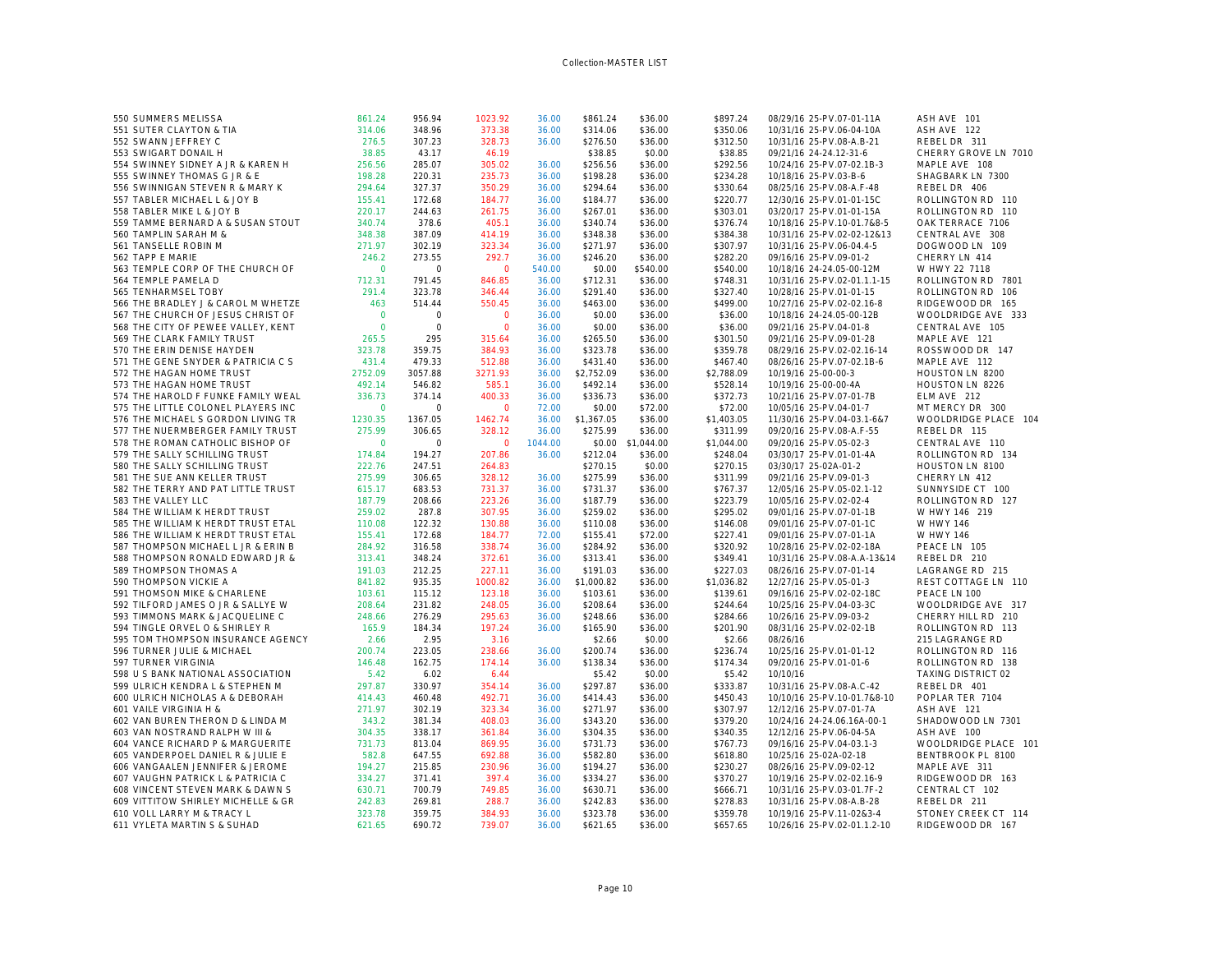| 612 WAINWRIGHT JOSCELYN H & SANDRA                      | 568.68           | 631.86          | 676.1            | 36.00          | \$568.68             | \$36.00            | \$604.68             | 09/20/16 25-PV.10-01-10D                            | FLOYDSBURG RD 6619                    |
|---------------------------------------------------------|------------------|-----------------|------------------|----------------|----------------------|--------------------|----------------------|-----------------------------------------------------|---------------------------------------|
| 613 WALKER JUSTIN M & SARAH M                           | 190.38           | 211.53          | 226.34           | 36.00          | \$190.38             | \$36.00            | \$226.38             | 10/31/16 25-PV.03-01-12B                            | CENTRAL AVE 325                       |
| 614 WALKER LARRY J & KATHLEEN S                         | 310.82           | 345.36          | 369.54           | 36.00          | \$310.82             | \$36.00            | \$346.82             | 10/18/16 25-PV.08-A.F-53                            | REBEL DR 111                          |
| 615 WALKER SEAN P & WHITNEY L                           | 343.2            | 381.34          | 408.03           | 36.00          | \$343.20             | \$36.00            | \$379.20             | 10/31/16 25-PV.08-A.A-1                             | COLONEL WAY 401                       |
| 616 WALL JASON & ERIKA HOLMQUIST                        | 244.77           | 271.97          | 291.01           | 36.00          | \$244.77             | \$36.00            | \$280.77             | 10/31/16 25-PV.08-A.B-29                            | REBEL DR 209                          |
| 617 WALLINGFORD MARK & ELIZABETH                        | 527.11           | 585.67          | 626.67           | 36.00          | \$527.11             | \$36.00            | \$563.11             | 10/26/16 25-PV.05-02.10-5                           | MT MERCY PL 125                       |
| 618 WALLS LARRY B & MARILYN J                           | 198.28           | 220.31          | 235.73           | 36.00          | \$198.28             | \$36.00            | \$234.28             | 10/31/16 25-PV.09-02-7B&8                           | MAPLE AVE 321                         |
| 619 WALSER MARTHA M                                     | 670.21           | 744.68          | 796.81           | 252.00         | \$670.21             | \$252.00           | \$922.21             | 10/18/16 25-PV.04-02-1                              | MT MERCY DR 400                       |
| 620 WALSER MARTHA M                                     | 252.54           | 280.61          | 300.25           | 36.00          | \$252.54             | \$36.00            | \$288.54             | 10/18/16 25-PV.04-02-1B                             | WOOLDRIDGE AVE 100                    |
| 621 WALSER MARY                                         | 183.9            | 204.34          | 218.64           | 36.00          | \$183.90             | \$36.00            | \$219.90             | 10/18/16 24-24.05-00-12S                            | W HWY 22 7110                         |
| 622 WALSER MARY S                                       | 97.13            | 107.93          | 115.48           |                | \$97.13              | \$0.00             | \$97.13              | 10/18/16 24-24.05-00-12F&12J                        | <b>W HWY 22</b>                       |
| 623 WALSER MARY S                                       | 323.78           | 359.75          | 384.93           | 36.00          | \$323.78             | \$36.00            | \$359.78             | 10/18/16 24-24.05-00-12E                            | W HWY 22 7110                         |
| 624 WALTER T TRUAX & CORA LEE TRUA                      | 173.67           | 192.97          | 206.48           | 36.00          | \$173.67             | \$36.00            | \$209.67             | 10/19/16 25-PV.10-01-4B                             | MAPLE AVE 302                         |
| 625 WEAVER MATTHEW W & CHRISTEN M                       | 641.07           | 712.31          | 762.17           | 36.00          | \$641.07             | \$36.00            | \$677.07             | 10/28/16 25-PV.07-01-9A                             | ASH AVE 113                           |
|                                                         |                  |                 | 569.7            |                |                      |                    |                      |                                                     |                                       |
| 626 WEBSTER BARBARA B<br>627 WEINGARDT JOSEPH E & ANN C | 479.19<br>259.02 | 532.43<br>287.8 |                  | 36.00          | \$479.19             | \$36.00            | \$515.19<br>\$295.02 | 10/26/16 25-PV.05-02-15B<br>10/24/16 25-PV.09-01-27 | REST COTTAGE LN 107<br>MAPI F AVF 125 |
| 628 WELLNITZ WILLIAM V                                  | 325.2            | 361.33          | 307.95<br>386.63 | 36.00<br>36.00 | \$259.02<br>\$325.20 | \$36.00<br>\$36.00 | \$361.20             | 09/26/16 25-PV.06-04.4-9                            | DOGWOOD LN 110                        |
| 629 WERNER KAREN SUE                                    | 299.17           | 332.41          | 355.68           |                | \$299.17             | \$36.00            | \$335.17             | 10/31/16 25-PV.04-01-9                              | CENTRAL AVE 109                       |
|                                                         |                  |                 |                  | 36.00          |                      |                    | \$677.07             |                                                     |                                       |
| 630 WEYLAND STEVEN G & KAREN R                          | 641.07           | 712.31          | 762.17           | 36.00          | \$641.07             | \$36.00            |                      | 10/31/16 25-PV.02-01.1.2-9                          | RIDGEWOOD DR 169                      |
| <b>631 WHEATLEY ROBERT &amp; CONNIE</b>                 | 733.03           | 814.47          | 871.49           | 72.00          | \$733.03             | \$72.00            | \$805.03             | 10/05/16 25-PV.01-01-5B                             | CENTRAL AVE 406                       |
| 632 WHITACRE JOHN S & NICOLE                            | 330.25           | 366.95          | 392.63           | 36.00          | \$330.25             | \$36.00            | \$366.25             | 10/31/16 25-PV.09-02-16                             | MAPLE AVE 303                         |
| 633 WHITING DEBRA S                                     | 388.53           | 431.7           | 461.92           | 36.00          | \$388.53             | \$36.00            | \$424.53             | 10/25/16 25-PV.02-02-14                             | CENTRAL AVE 220                       |
| 634 WHITTAKER J & LANA M                                | 369.1            | 410.12          | 438.82           | 36.00          | \$369.10             | \$36.00            | \$405.10             | 10/31/16 25-PV.10-01-2                              | MAPLE AVE 206                         |
| 635 WILCOX MEDICAL, INC.                                | 1.63             | 1.82            | 1.94             |                | \$1.63               | \$0.00             | \$1.63               | 10/19/16                                            | 220 MT MERCY DRIVE                    |
| 636 WILCOX REED                                         | 369.1            | 410.12          | 438.82           | 36.00          | \$374.12             | \$36.00            | \$410.12             | 02/28/17 25-PV.08-A.F-46                            | REBEL DR 402                          |
| 637 WILCOX S MARIE & T LANE                             | 906.57           | 1007.3          | 1077.81          | 36.00          | \$906.57             | \$36.00            | \$942.57             | 10/31/16 25-PV.03-01.7F-3                           | CENTRAL CT 100                        |
| 638 WILKERSON DALE H & MARY                             | 586.81           | 652.01          | 697.65           | 36.00          | \$586.81             | \$36.00            | \$622.81             | 10/24/16 25-02A-02-14                               | BENTBROOK PL 8108                     |
| 639 WILLETT JOANNA ELIZABETH                            | 488.25           | 542.5           | 580.48           | 36.00          | \$488.25             | \$36.00            | \$524.25             | 08/31/16 25-PV.03-01-6A                             | WOOLDRIDGE AVE 302                    |
| 640 WILLIAMS HENRY CHRISTOPHER & A                      | 518.04           | 575.6           | 615.89           | 36.00          | \$518.04             | \$36.00            | \$554.04             | 10/28/16 25-05&6-00-12                              | WOODRIDGE DR 7619                     |
| 641 WILLIAMS JOHN E & CHRISTINE R                       | 582.8            | 647.55          | 692.88           | 36.00          | \$582.80             | \$36.00            | \$618.80             | 10/24/16 25-PV.02-01.1.1-14                         | ROLLINGTON RD 105                     |
| 642 WILLIAMS MARIE BAY & MITCHELL                       | 440.33           | 489.26          | 523.51           | 36.00          | \$440.33             | \$36.00            | \$476.33             | 10/27/16 25-PV.08-A.B-30                            | REBEL DR 207                          |
| 643 WILLIAMS MARK G & TRACEY L                          | 224.05           | 248.95          | 266.37           | 36.00          | \$224.05             | \$36.00            | \$260.05             | 10/28/16 25-PV.08-A.E-59                            | REBEL DR 411                          |
| 644 WILLIAMS WILLIAM K & CHRISTEAN                      | 209.94           | 233.26          | 249.59           | 36.00          | \$209.94             | \$36.00            | \$245.94             | 08/26/16 25-PV.05-01.2-5                            | CASTLEWOOD DR 102                     |
| 645 WILLIAMSON J L & SARAH L                            | 12.95            | 14.39           | 15.4             |                | \$12.95              | \$0.00             | \$12.95              | 10/27/16 25-PV.04-01-2G                             | MT MERCY DR                           |
| 646 WILLIAMSON J L & SARAH L                            | 103.61           | 115.12          | 123.18           | 36.00          | \$103.61             | \$36.00            | \$139.61             | 10/27/16 25-PV.04-01-2D                             | MT MERCY DR 316                       |
| 647 WILLIAMSON JOSEPH L & SARAH                         | 116.56           | 129.51          | 138.58           | 36.00          | \$116.56             | \$36.00            | \$152.56             | 10/27/16 25-PV.04-01-2B&2E                          | MT MERCY DR                           |
| 648 WILSON MICHELE M & RICK S                           | 271.97           | 302.19          | 323.34           | 36.00          | \$271.97             | \$36.00            | \$307.97             | 10/31/16 25-PV.08-01-10                             | LOCUST LN 7502                        |
| 649 WISE MADONNA M                                      | 103.61           | 115.12          | 123.18           | 36.00          | \$103.61             | \$36.00            | \$139.61             | 10/31/16 25-PV.01-01-4C                             | W HWY 22 7606                         |
| 650 WISSING MARK A & KIMBERLY A                         | 893.62           | 992.91          | 1062.41          | 36.00          | \$893.62             | \$36.00            | \$929.62             | 10/18/16 25-PV.02-01.1.1-24                         | <b>HOUSTON LN 8105</b>                |
| 651 WLASER PHILIP HENRY                                 | 202.04           | 224.48          | 240.2            | 36.00          | \$202.04             | \$36.00            | \$238.04             | 10/25/16 25-PV.09-01-23                             | MAPLE AVE 209                         |
| 652 WOJTKOWSKI SIGMUND & TRACEE L                       | 511.56           | 568.41          | 608.19           | 36.00          | \$511.56             | \$36.00            | \$547.56             | 10/24/16 25-02A-02-9                                | BENTBROOK PL 8103                     |
| 653 WOLFORD ROBERT A & KATHY                            | 783.54           | 870.6           | 931.54           | 36.00          | \$783.54             | \$36.00            | \$819.54             | 09/21/16 24-24.05-00-12V                            | WOOLDRIDGE AVE 325                    |
| 654 WRIGHT JAMES E JR & VIRGINIA                        | 353.69           | 392.99          | 420.5            | 36.00          | \$353.69             | \$36.00            | \$389.69             | 10/26/16 25-PV.03-01-13A                            | CENTRAL AVE 331                       |
| 655 WRIGHT JAMES W JR & VIRGINIA                        | 116.56           | 129.51          | 138.58           | 36.00          | \$116.56             | \$36.00            | \$152.56             | 10/24/16 25-PV.03-01-13B                            | CENTRAL AVE 329                       |
| 656 YOUNG MARCI D                                       | 239.59           | 266.22          | 284.85           | 36.00          | \$239.59             | \$36.00            | \$275.59             | 10/27/16 25-PV.09-01-17                             | CHERRY LN 410                         |
| 657 YOUNG NIKKI S & ROBERT E                            | 492.14           | 546.82          | 585.1            | 36.00          | \$492.14             | \$36.00            | \$528.14             | 10/26/16 25-05&6-00-3                               | WOODRIDGE DR 7604                     |
| 658 ZARING GLEN L                                       | 217.71           | 241.9           | 258.83           | 36.00          | \$217.71             | \$36.00            | \$253.71             | 10/28/16 25-PV.05-02-11                             | MT MERCY DR 114                       |
| 659 ZWISCHENBERGER MARK D & DONNA                       | 479.19           | 532.43          | 569.7            | 36.00          | \$479.19             | \$36.00            | \$515.19             | 10/19/16 25-PV.06-04-8                              | ASH AVE 112                           |
|                                                         |                  |                 |                  |                |                      |                    |                      |                                                     |                                       |

\$221,418.52 ######### \$26,283.45